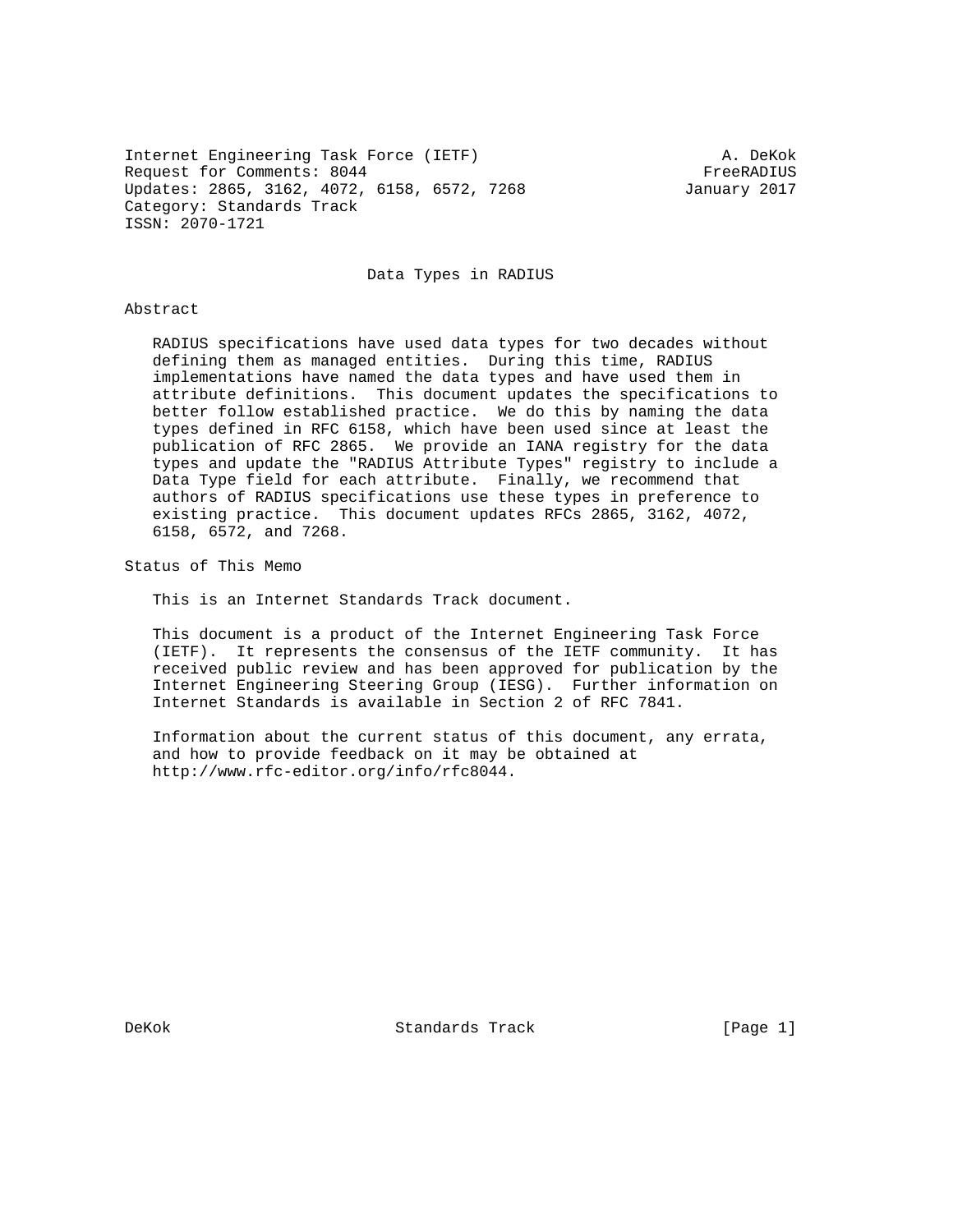Copyright Notice

 Copyright (c) 2017 IETF Trust and the persons identified as the document authors. All rights reserved.

 This document is subject to BCP 78 and the IETF Trust's Legal Provisions Relating to IETF Documents

 (http://trustee.ietf.org/license-info) in effect on the date of publication of this document. Please review these documents carefully, as they describe your rights and restrictions with respect to this document. Code Components extracted from this document must include Simplified BSD License text as described in Section 4.e of the Trust Legal Provisions and are provided without warranty as described in the Simplified BSD License.

DeKok Standards Track [Page 2]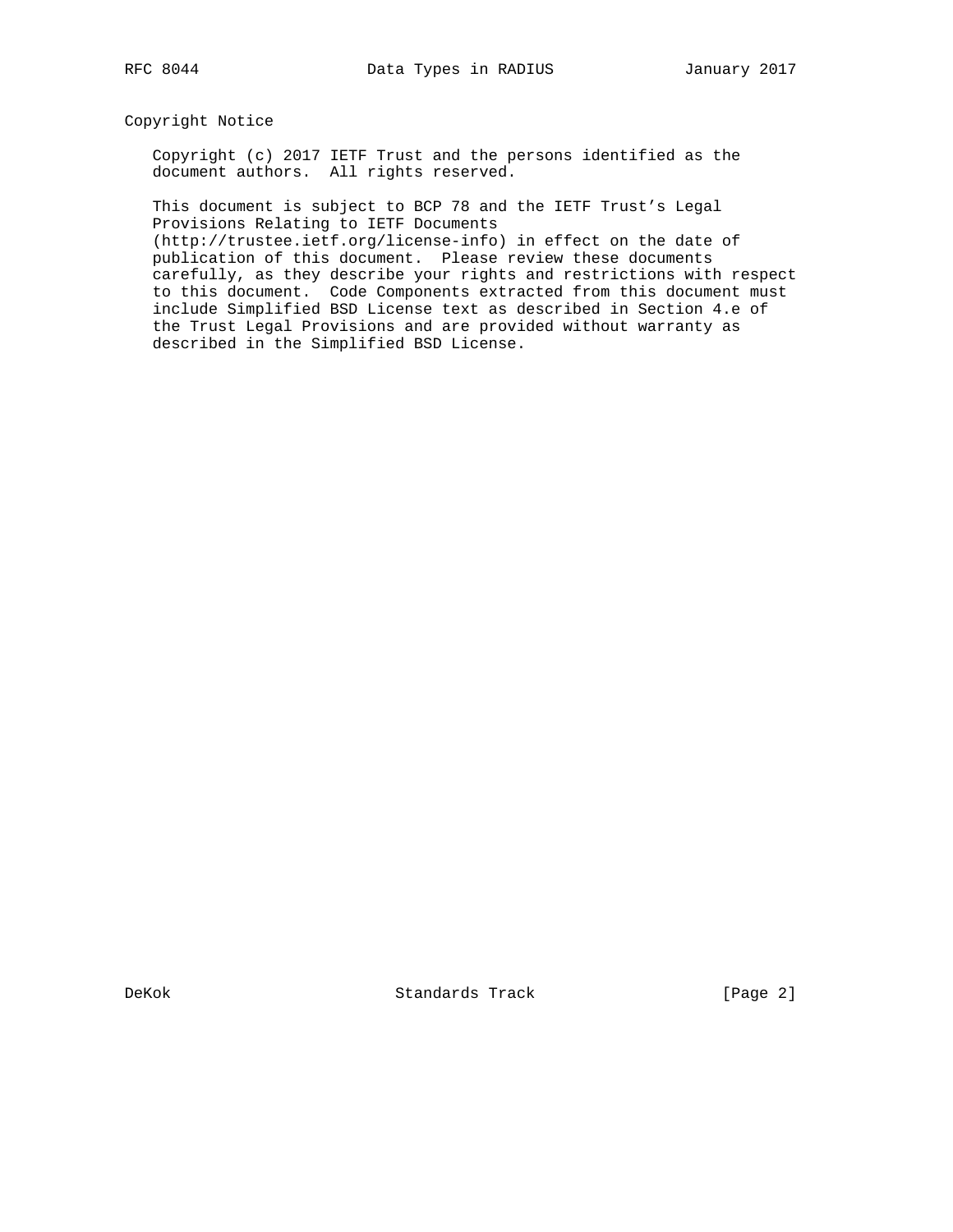# Table of Contents

|    | 1.1. Specification Problems with Data Types 4            |
|----|----------------------------------------------------------|
|    | Implementation Problems with Data Types 5<br>1.2.        |
|    |                                                          |
|    |                                                          |
|    |                                                          |
|    |                                                          |
|    |                                                          |
|    | 2.1.2. Attribute Definitions Using Data Types 7          |
|    | 2.1.3. Format of Attribute Definitions  8                |
|    | 2.1.4. Defining a New Data Type 9                        |
|    | 2.2.                                                     |
|    |                                                          |
|    | 3.1.                                                     |
|    |                                                          |
|    |                                                          |
|    |                                                          |
|    | 3.5.                                                     |
|    |                                                          |
|    | 3.7.                                                     |
|    | 3.8.                                                     |
|    |                                                          |
|    |                                                          |
|    |                                                          |
|    |                                                          |
|    |                                                          |
|    |                                                          |
|    |                                                          |
|    |                                                          |
|    |                                                          |
|    |                                                          |
|    |                                                          |
|    | 4.2. Updates to the "RADIUS Attribute Types" Registry 32 |
|    |                                                          |
| რ. |                                                          |
| 7. |                                                          |
|    |                                                          |
|    |                                                          |
|    |                                                          |
|    |                                                          |
|    |                                                          |

DeKok Standards Track [Page 3]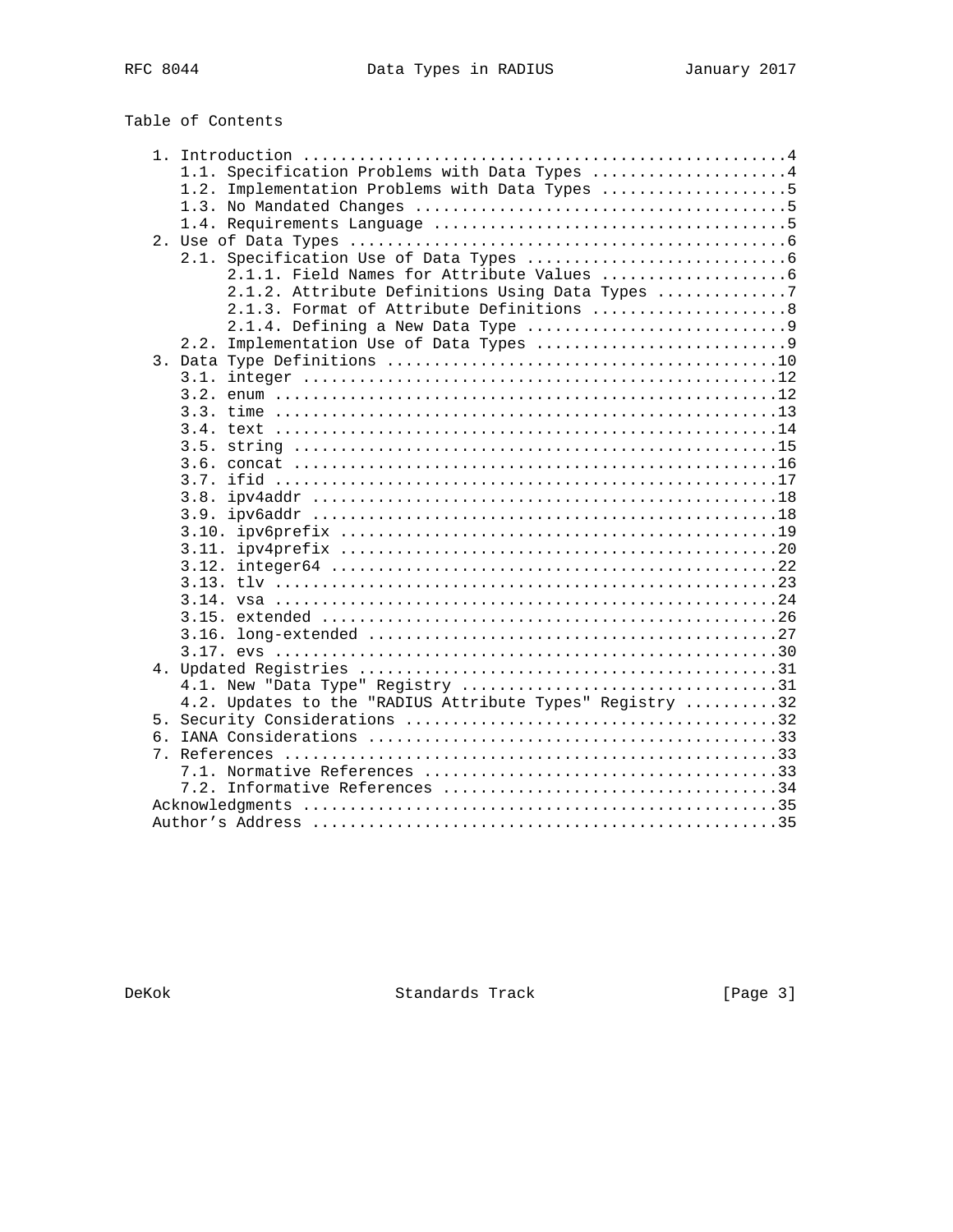# 1. Introduction

 RADIUS specifications have historically defined attributes in terms of name, value, and data type. Of these three pieces of information, the name is recorded by IANA in the "RADIUS Attribute Types" registry but is not otherwise managed or restricted, as discussed in [RFC6929], Section 2.7.1. The value is managed by IANA and recorded in that registry. The data type is not managed or recorded in the "RADIUS Attribute Types" registry. Experience has shown that there is a need to create well-known data types and have them managed by IANA.

 This document defines an IANA RADIUS "Data Type" registry and updates the "RADIUS Attribute Types" registry to use those newly defined data types. It recommends how both specifications and implementations should use the data types. It extends the "RADIUS Attribute Types" registry to have a data type for each assigned attribute.

 In this section, we review the use of data types in specifications and implementations. We highlight ambiguities and inconsistencies. The rest of this document is devoted to resolving those problems.

# 1.1. Specification Problems with Data Types

 When attributes are defined in the specifications, the terms "Value" and "String" are used to refer to the contents of an attribute. However, these names are used recursively and inconsistently. We suggest that defining a field to recursively contain itself is problematic.

 A number of data type names and definitions are given in [RFC2865], Section 5, at the bottom of page 25. These data types are named and clearly defined. However, this practice was not continued in later specifications.

 Specifically, [RFC2865] defines attributes of data type "address" to carry IPv4 addresses. Despite this definition, [RFC3162] defines attributes of data type "Address" to carry IPv6 addresses. We suggest that the use of the word "address" to refer to disparate data types is problematic.

 Other failures are that [RFC3162] does not give a data type name and definition for the data types IPv6 address, Interface-Id, or IPv6 prefix. [RFC2869] defines Event-Timestamp to carry a time but does not reuse the "time" data type defined in [RFC2865]. Instead, it just repeats the "time" definition. [RFC6572] defines multiple attributes that carry IPv4 prefixes. However, an "IPv4 prefix" data

DeKok Standards Track [Page 4]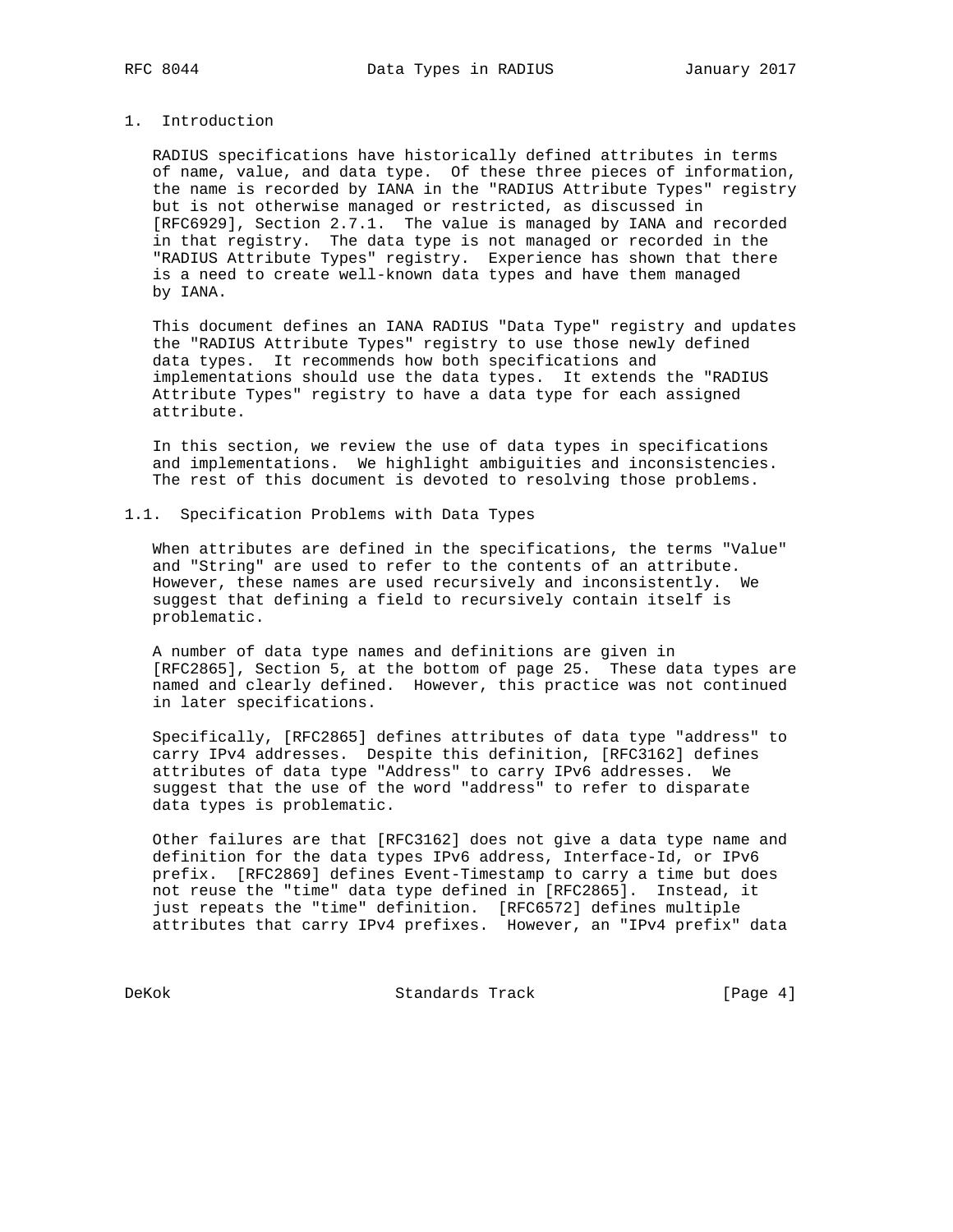type is not named, defined as a data type, or called out as an addition to RADIUS. Further, [RFC6572] does not follow the recommendations of [RFC6158] and does not explain why it fails to follow those recommendations.

These ambiguities and inconsistencies need to be resolved.

1.2. Implementation Problems with Data Types

 RADIUS implementations often use "dictionaries" to map attribute names to type values and define data types for each attribute. The data types in the dictionaries are defined by each implementation but correspond to the "ad hoc" data types used in the specifications.

 In effect, implementations have seen the need for well-defined data types and have created them. It is time for RADIUS specifications to follow this practice.

1.3. No Mandated Changes

 This document mandates no changes to any past, present, or future RADIUS implementation. It instead documents existing practice in order to simplify the process of writing RADIUS specifications, clarify the interpretation of RADIUS standards, and improve the communication between specification authors and IANA.

 This document suggests that implementations SHOULD use the data types defined here, in preference to any ad hoc data types currently in use. This suggestion should have a minimal effect on implementations, as most ad hoc data types are compatible with the ones defined here. Any difference will typically be limited to the name of the data type.

 This document updates [RFC6158] to permit the data types defined in the "Data Type" registry as "basic data types", as per Section 2.1 of [RFC6158]. The recommendations of [RFC6158] are otherwise unchanged.

1.4. Requirements Language

 The key words "MUST", "MUST NOT", "REQUIRED", "SHALL", "SHALL NOT", "SHOULD", "SHOULD NOT", "RECOMMENDED", "MAY", and "OPTIONAL" in this document are to be interpreted as described in [RFC2119].

DeKok Standards Track [Page 5]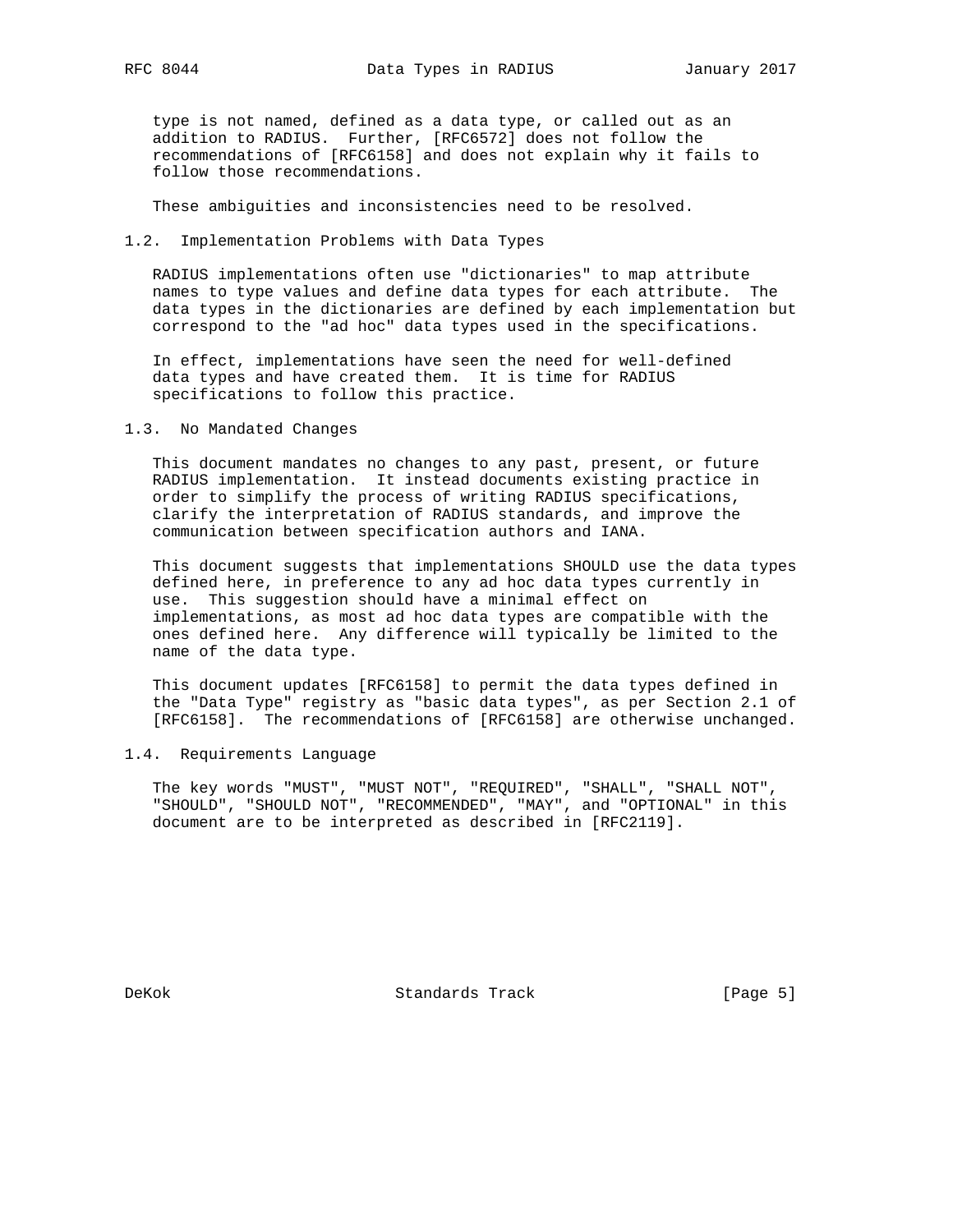## 2. Use of Data Types

 The data types can be used in two places: specifications and implementations. This section discusses both uses and gives guidance on using the data types.

# 2.1. Specification Use of Data Types

 In this section, we give recommendations for how specifications should be written using data types. We first describe how attribute field names can be consistently named. We then describe how attribute definitions should use the data types and deprecate the use of "ASCII art" for attribute definitions. We suggest a format for new attribute definitions. This format includes recommended fields and suggestions for how those fields should be described.

 Finally, we make recommendations for how new data types should be defined.

## 2.1.1. Field Names for Attribute Values

 Previous specifications used inconsistent and conflicting names for the contents of RADIUS attributes. For example, the term "Value" is used in [RFC2865], Section 5 to define a field that carries the contents of an attribute. It is then used in later sections as the subfield of attribute contents. The result is that the field is defined as recursively containing itself. Similarly, "String" is used both as a data type and as a subfield of other data types.

 We correct this ambiguity by using context-specific names for various fields of attributes and data types. It then becomes clear that, for example, a field called "VSA-Data" must contain different data than a field called "EVS-Data". Each new name is defined where it is used.

We also define the following term:

Attr-Data

 The Value field of an Attribute as defined in [RFC2865], Section 5. The contents of this field MUST be of a valid data type as defined in the RADIUS "Data Type" registry.

 We consistently use "Attr-Data" to refer to the contents of an attribute, instead of the more ambiguous name "Value". It is RECOMMENDED that new specifications follow this practice.

DeKok Standards Track [Page 6]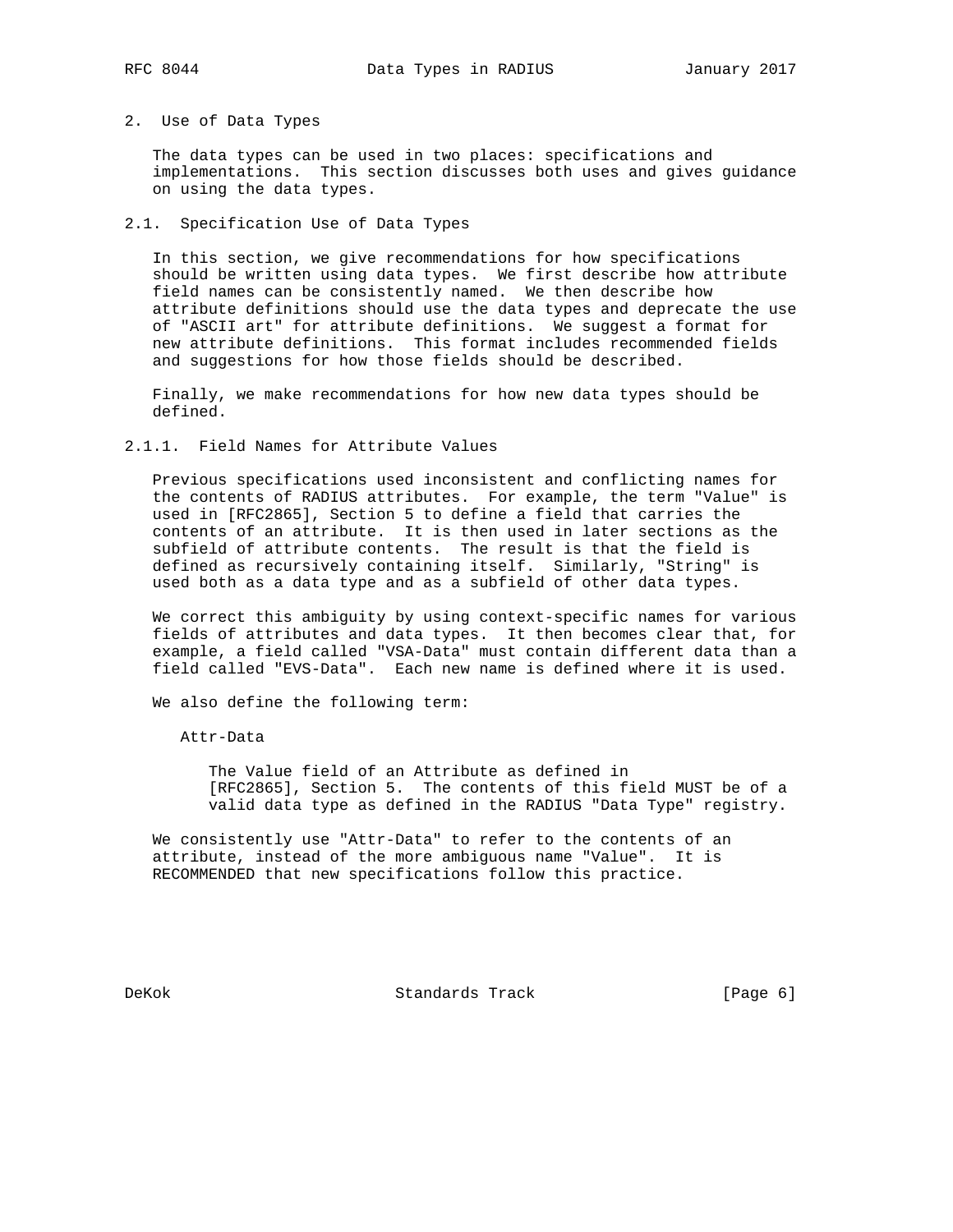We consistently use "Value" to refer to the contents of a data type, where that data type is simple. For example, an "integer" can have a "Value". In contrast, a Vendor-Specific Attribute carries complex information and thus cannot have a "Value".

 For data types that carry complex information, we name the fields based on the data type. For example, a Vendor-Specific Attribute is defined to carry a "vsa" data type, and the contents of that data type are described herein as "VSA-Data".

 These terms are used in preference to the term "String", which was previously used in ambiguous ways. It is RECOMMENDED that future specifications use type-specific names and the same naming scheme for new types. This use will maintain consistent definitions and help to avoid ambiguities.

2.1.2. Attribute Definitions Using Data Types

 New RADIUS specifications MUST define attributes using data types from the RADIUS "Data Type" registry. The specification may, of course, define a new data type, update the "Data Type" registry, and use the new data type, all in the same document. The guidelines given in [RFC6929] MUST be followed when defining a new data type.

 Attributes can usually be completely described via the Attribute Type value, name, and data type. The use of ASCII art is then limited only to the definition of new data types and for complex data types.

 Use of the new extended attributes [RFC6929] makes ASCII art even more problematic. An attribute can be allocated from any of the extended spaces, with more than one option for the attribute header format. This allocation decision is made after the specification has been accepted for publication. As the allocation affects the format of the attribute header, it is essentially impossible to create the correct ASCII art prior to final publication. Allocation from the different spaces also changes the value of the Length field, making it difficult to define it correctly prior to final publication of the document.

 It is therefore RECOMMENDED that ASCII art diagrams not be used for new RADIUS attribute specifications.

DeKok Standards Track [Page 7]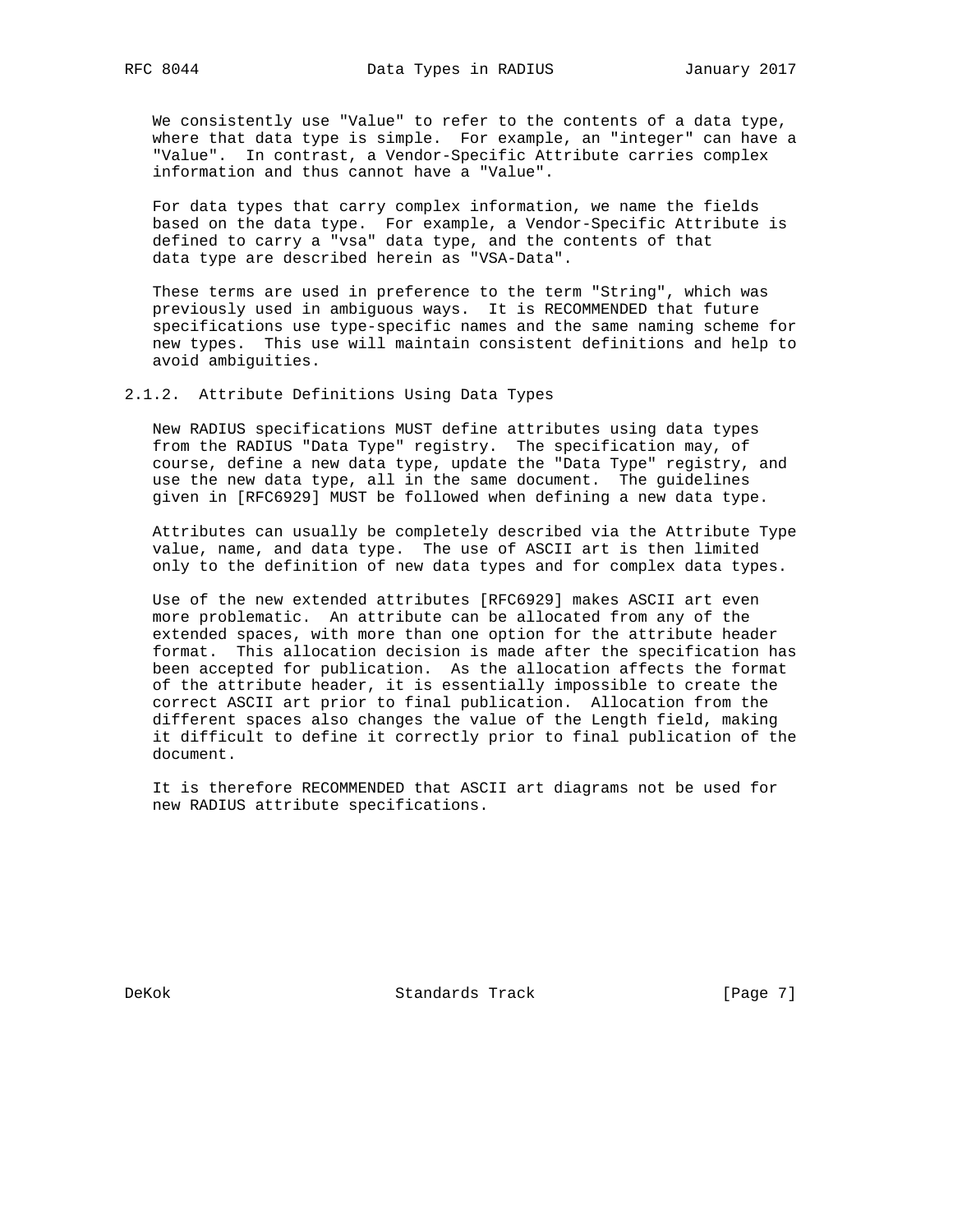# 2.1.3. Format of Attribute Definitions

When defining a new attribute, the following fields SHOULD be given:

Description

 A description of the meaning and interpretation of the attribute.

### Type

 The Attribute Type value, given in the "dotted number" notation from [RFC6929]. Specifications can often leave this as "TBD" (to be determined) and request that IANA fill in the allocated values.

# Length

 A description of the length of the attribute. For attributes of variable length, a maximum length SHOULD be given. Since the Length value may depend on the Type value, the definition of Length may be affected by IANA allocations.

#### Data Type

 One of the named data types from the RADIUS "Data Type" registry.

## Value

 A description of any attribute-specific limitations on the values carried by the specified data type. If there are no attribute-specific limitations, then the description of this field can be omitted, so long as the Description field is sufficiently explanatory.

 Where the values are limited to a subset of the possible range, valid range(s) MUST be defined.

 For attributes of data type "enum", a list of enumerated values and names MUST be given, as shown in [RFC2865], Section 5.6.

 Using a consistent format for attribute definitions helps to make the definitions clearer.

DeKok Standards Track [Page 8]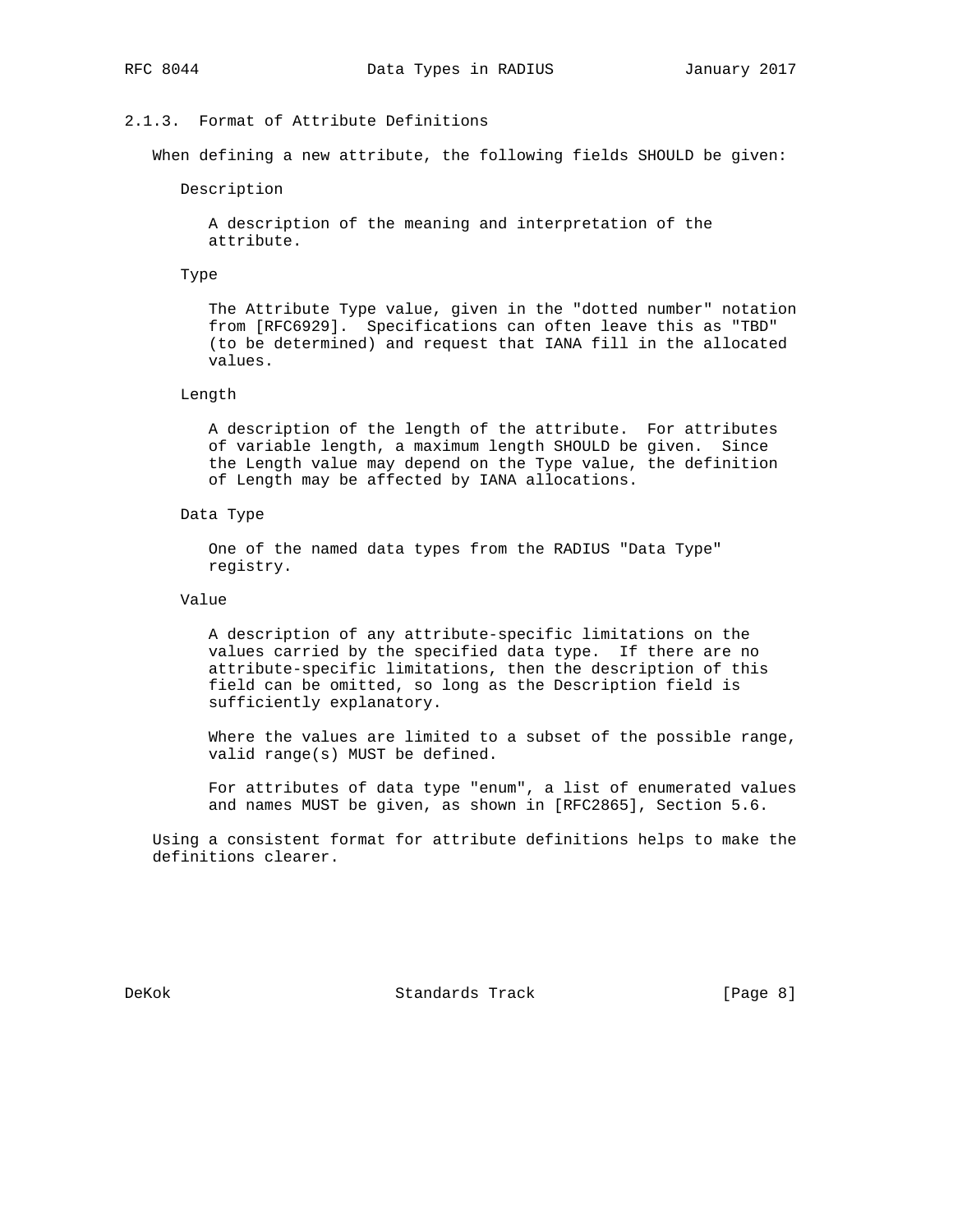## 2.1.4. Defining a New Data Type

 When a specification needs to define a new data type, it SHOULD follow the format used by the definitions in Section 3 of this document. The text at the start of the data type definition MUST describe the data type, including the expected use, and why a new data type is required. That text SHOULD include limits on expected values and why those limits exist. The fields "Name", "Value", "Length", and "Format" MUST be given, along with values.

The Name field SHOULD be a single name, all lowercase.

 Contractions such as "ipv4addr" are RECOMMENDED where they add clarity.

 We note that the use of "Value" in the RADIUS "Data Type" registry can be confusing. That name is also used in attribute definitions, but with a different meaning. We trust that the meaning here is clear from the context.

 The Value field SHOULD be given as "TBD" in specifications. That number is assigned by IANA.

 The Format field SHOULD be defined with ASCII art in order to have a precise definition. Machine-readable formats are also RECOMMENDED.

 The definition of a new data type should be done only when absolutely necessary. We do not expect a need for a large number of new data types. When defining a new data type, the guidelines of [RFC6929] with respect to data types MUST be followed.

 It is RECOMMENDED that vendors not define "vendor-specific" data types. As discussed in [RFC6929], those data types are rarely necessary and can cause interoperability problems.

 Any new data type MUST have a unique name in the RADIUS "Data Type" registry. The number of the data type will be assigned by IANA.

# 2.2. Implementation Use of Data Types

 Implementations not supporting a particular data type MUST treat attributes of that data type as being of data type "string", as defined in Section 3.5. It is RECOMMENDED that such attributes be treated as "invalid attributes", as defined in [RFC6929], Section 2.8.

DeKok Standards Track [Page 9]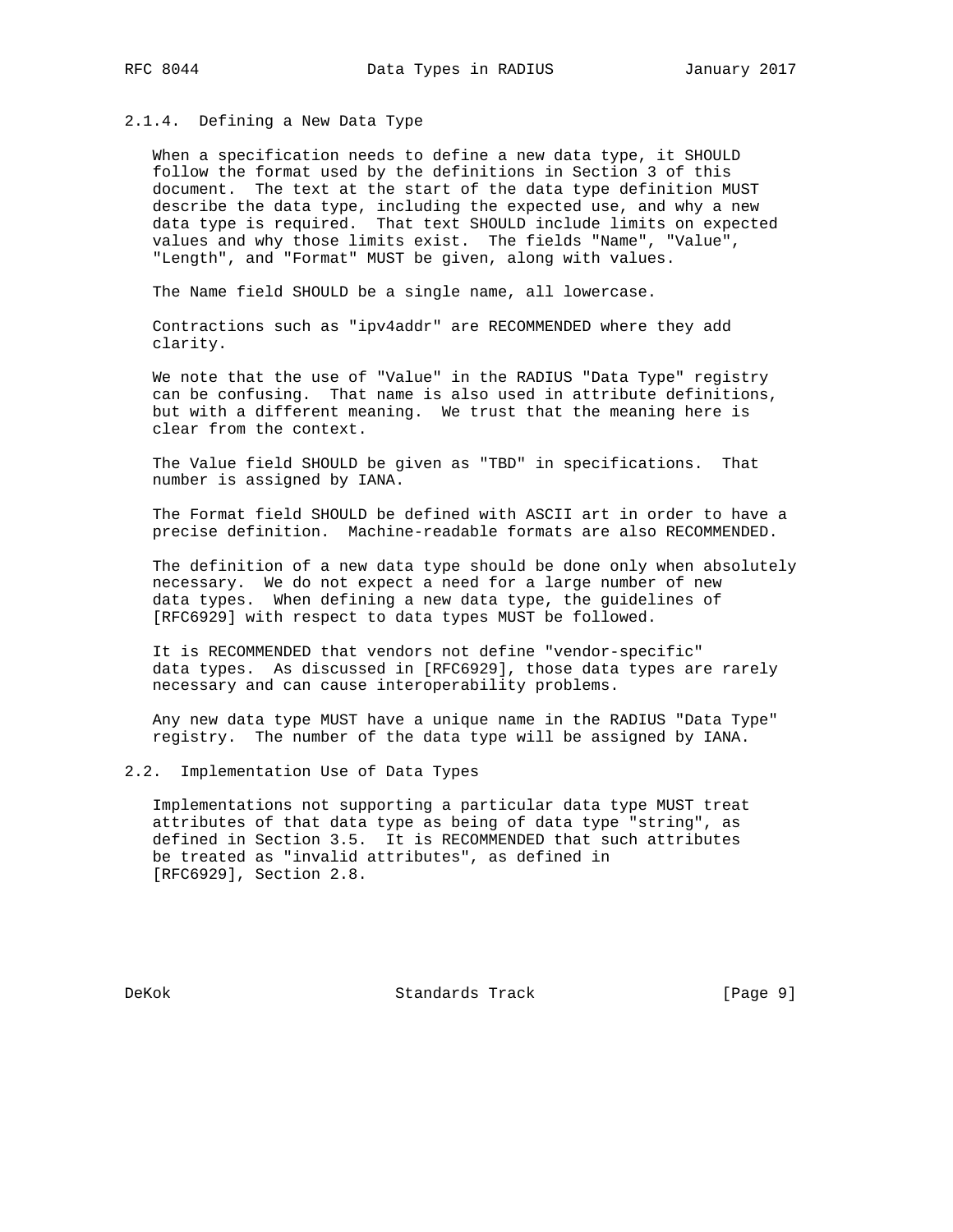Where the contents of a data type do not match the definition, implementations MUST treat the enclosing attribute as being an invalid attribute. This requirement includes, but is not limited to, the following situations:

- \* Attributes with values outside of the allowed range(s) for the data type, e.g., as given in the data types "integer", "ipv4addr", "ipv6addr", "ipv4prefix", "ipv6prefix", or "enum".
- \* "text" attributes where the contents do not match the required format.
- \* Attributes where the length is shorter or longer than the allowed length(s) for the given data type.

 The requirements for Reserved fields are more difficult to quantify. Implementations SHOULD be able to receive and process attributes where Reserved fields are non-zero. We do not, however, define any "correct" processing of such attributes. Instead, specifications that define one or more new meanings for Reserved fields SHOULD describe how each new meaning is compatible with older implementations. We expect that such descriptions are derived from practical experience with implementations. Implementations MUST set Reserved fields to zero when creating attributes.

3. Data Type Definitions

 This section defines the new data types. For each data type, it gives a definition, a name, a number, a length, and an encoding format. Where relevant, it describes subfields contained within the data type. These definitions have no impact on existing RADIUS implementations. There is no requirement that implementations use these names.

 Where possible, the name of each data type has been taken from previous specifications. In some cases, a different name has been chosen. The change of name is sometimes required to avoid ambiguity (i.e., "address" versus "Address"). Otherwise, the new name has been chosen to be compatible with [RFC2865] or with usage in common implementations. In some cases, new names are chosen to clarify the interpretation of the data type.

DeKok Standards Track [Page 10]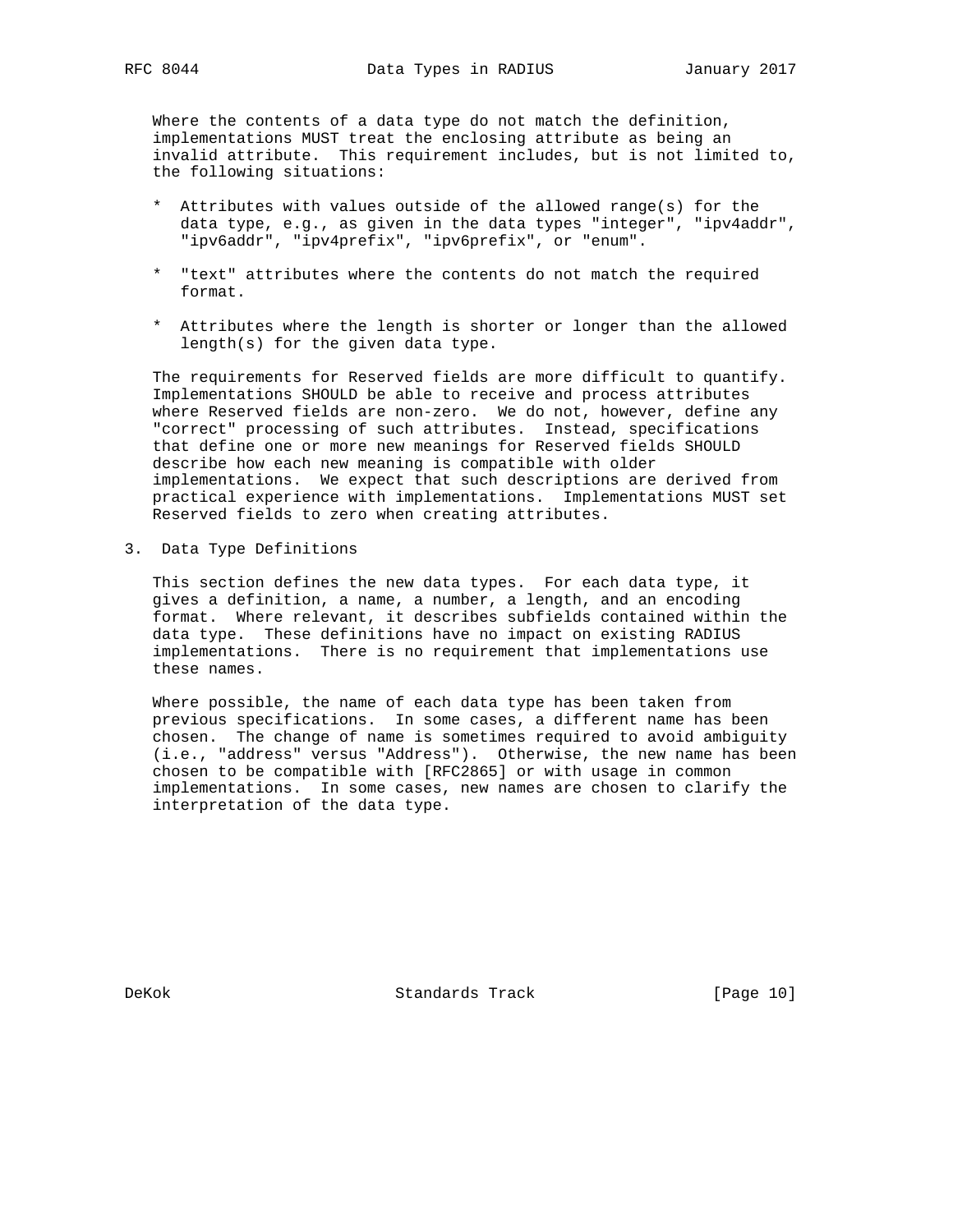The numbers assigned herein for the data types have no meaning other than to permit them to be tracked by IANA. As RADIUS does not encode information about data types in a packet, the numbers assigned to a data type will never occur in a packet. It is RECOMMENDED that new implementations use the names defined in this document in order to avoid confusion. Existing implementations may choose to use the names defined here, but that is not required.

 The encoding of each data type is taken from previous specifications. The fields are transmitted from left to right.

 Where the data types have interdependencies, the simplest data type is given first, and dependent ones are given later.

 We do not create specific data types for the "tagged" attributes (i.e., attributes containing a Tag field) defined in [RFC2868]. That specification defines the tagged attributes as being backwards compatible with pre-existing data types. In addition, [RFC6158], Section 2.1 says that tagged attributes should not be used. There is therefore no benefit to defining additional data types for these attributes. We trust that implementors will be aware that tagged attributes must be treated differently from non-tagged attributes of the same data type.

 Similarly, we do not create data types for some attributes having a complex structure, such as CHAP-Password, ARAP-Features, or Location-Information. ("CHAP" refers to the Challenge Handshake Authentication Protocol, and "ARAP" refers to the Apple Remote Access Protocol.) We need to strike a balance between correcting earlier mistakes and making this document more complex. In some cases, it is better to treat complex attributes as being of type "string", even though they need to be interpreted by RADIUS implementations. The guidelines given in Section 6.3 of [RFC6929] were used to make this determination.

DeKok Standards Track [Page 11]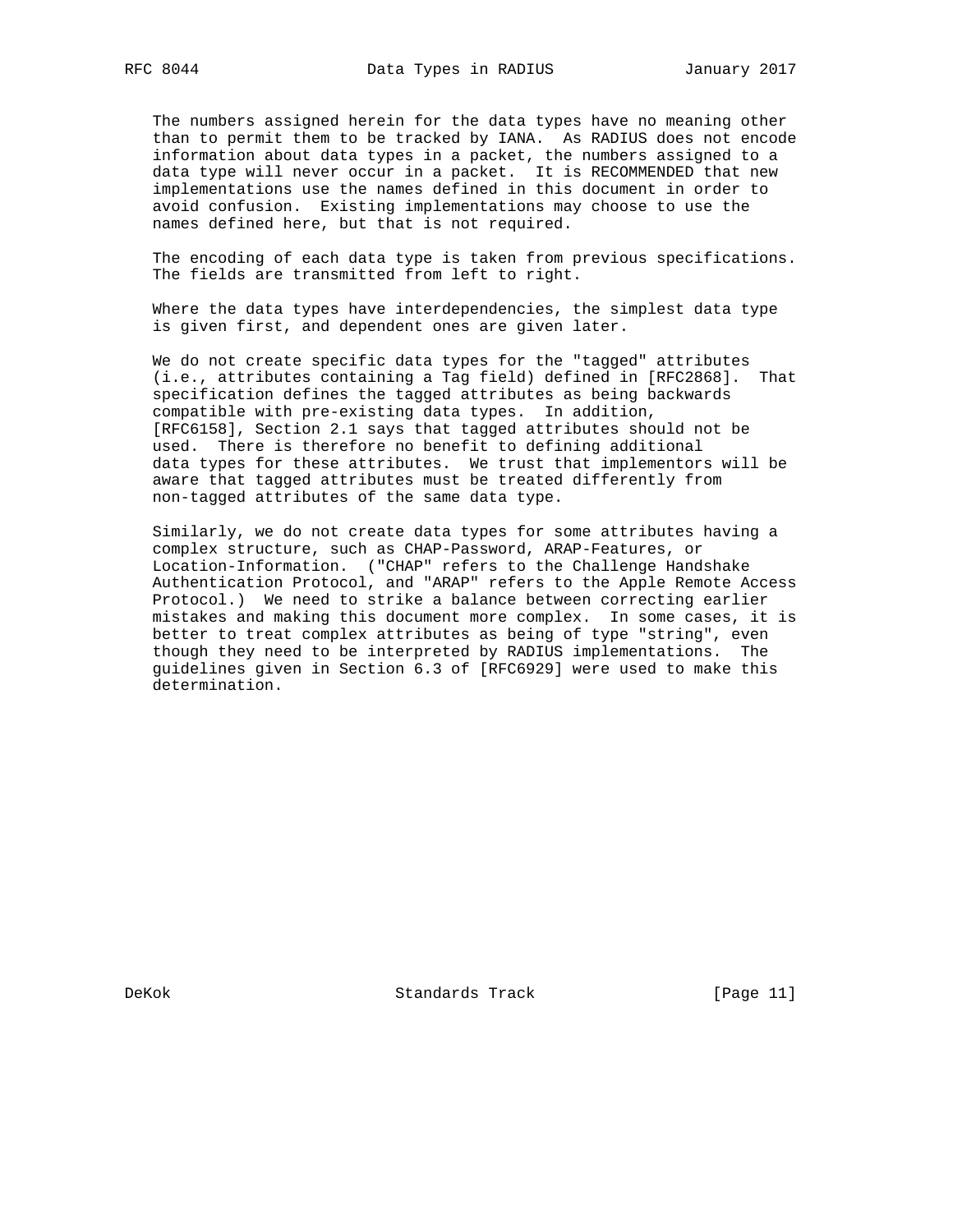# 3.1. integer

 The "integer" data type encodes a 32-bit unsigned integer in network byte order. Where the range of values for a particular attribute is limited to a subset of the values, specifications MUST define the valid range. Attributes with Values outside of the allowed ranges SHOULD be treated as invalid attributes.

Name

integer

Value

1

Length

Four octets

Format

|  | 0 1 2 3 4 5 6 7 8 9 0 1 2 3 4 5 6 7 8 9 0 1 2 3 4 5 6 7 8 9 0 1 |  |  |  |  |  |  |  |  |  |  |  |  |  |  |
|--|-----------------------------------------------------------------|--|--|--|--|--|--|--|--|--|--|--|--|--|--|
|  | Value                                                           |  |  |  |  |  |  |  |  |  |  |  |  |  |  |
|  |                                                                 |  |  |  |  |  |  |  |  |  |  |  |  |  |  |

# 3.2. enum

 The "enum" data type encodes a 32-bit unsigned integer in network byte order. It differs from the "integer" data type only in that it is used to define enumerated types, such as Service-Type (Section 5.6 of [RFC2865]). Specifications MUST define a valid set of enumerated values, along with a unique name for each value. Attributes with Values outside of the allowed enumerations SHOULD be treated as invalid attributes.

Name

enum

Value

2

DeKok Standards Track [Page 12]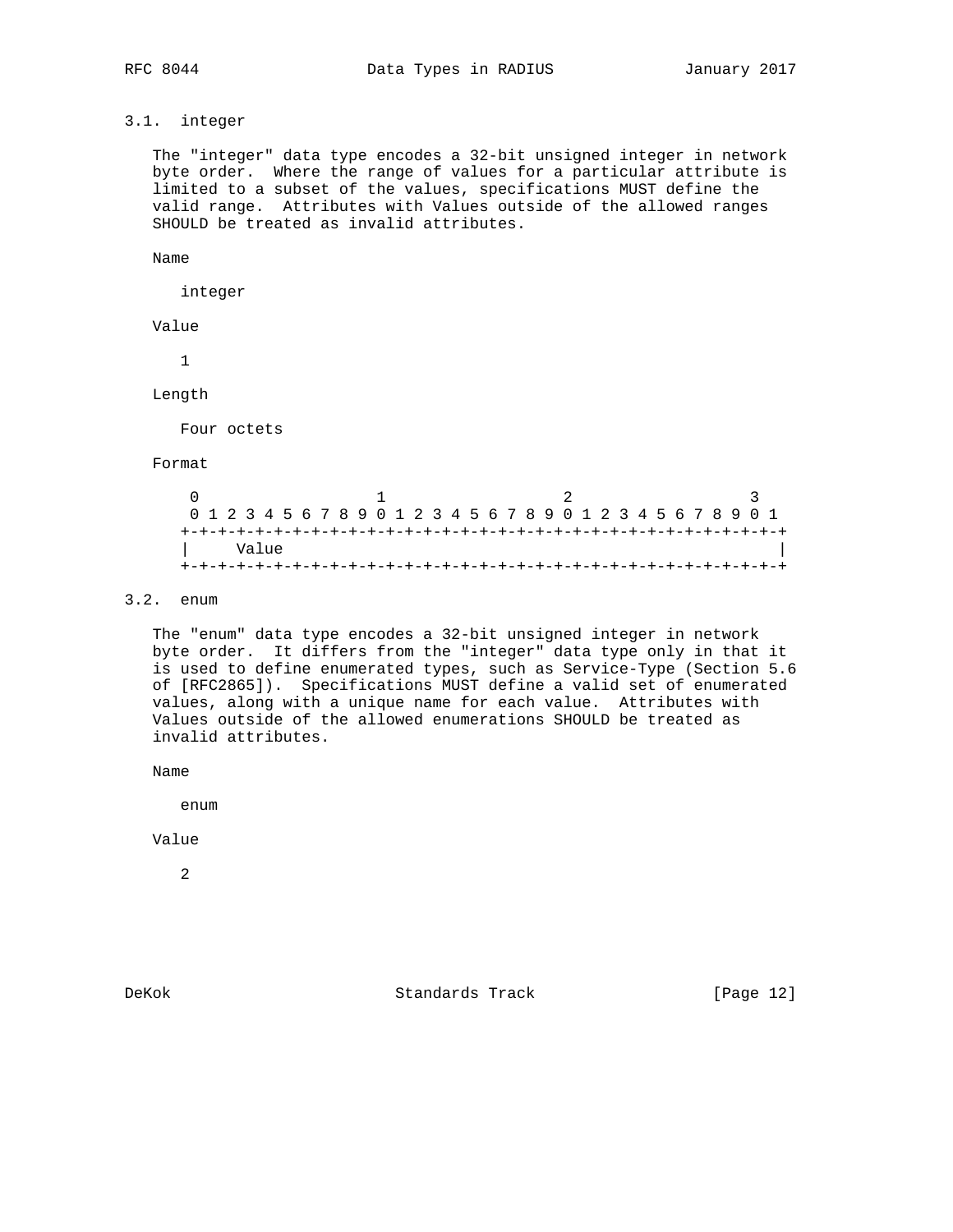Length

Four octets

# Format

 $0$  1 2 3 0 1 2 3 4 5 6 7 8 9 0 1 2 3 4 5 6 7 8 9 0 1 2 3 4 5 6 7 8 9 0 1 +-+-+-+-+-+-+-+-+-+-+-+-+-+-+-+-+-+-+-+-+-+-+-+-+-+-+-+-+-+-+-+-+ | Value | +-+-+-+-+-+-+-+-+-+-+-+-+-+-+-+-+-+-+-+-+-+-+-+-+-+-+-+-+-+-+-+-+

# 3.3. time

 The "time" data type encodes time as a 32-bit unsigned value in network byte order and in seconds since 00:00:00 UTC, January 1, 1970. We note that dates before the year 2017 are likely to indicate configuration errors or lack of access to the correct time.

 Note that the "time" attribute is defined to be unsigned, which means that it is not subject to a signed integer overflow in the year 2038.

Name

time

Value

3

Length

Four octets

### Format

| 0 1 2 3 4 5 6 7 8 9 0 1 2 3 4 5 6 7 8 9 0 1 2 3 4 5 6 7 8 9 0 1 |      |  |  |  |  |  |  |  |  |  |  |  |  |  |  |
|-----------------------------------------------------------------|------|--|--|--|--|--|--|--|--|--|--|--|--|--|--|
|                                                                 |      |  |  |  |  |  |  |  |  |  |  |  |  |  |  |
|                                                                 | Time |  |  |  |  |  |  |  |  |  |  |  |  |  |  |
|                                                                 |      |  |  |  |  |  |  |  |  |  |  |  |  |  |  |

DeKok Standards Track [Page 13]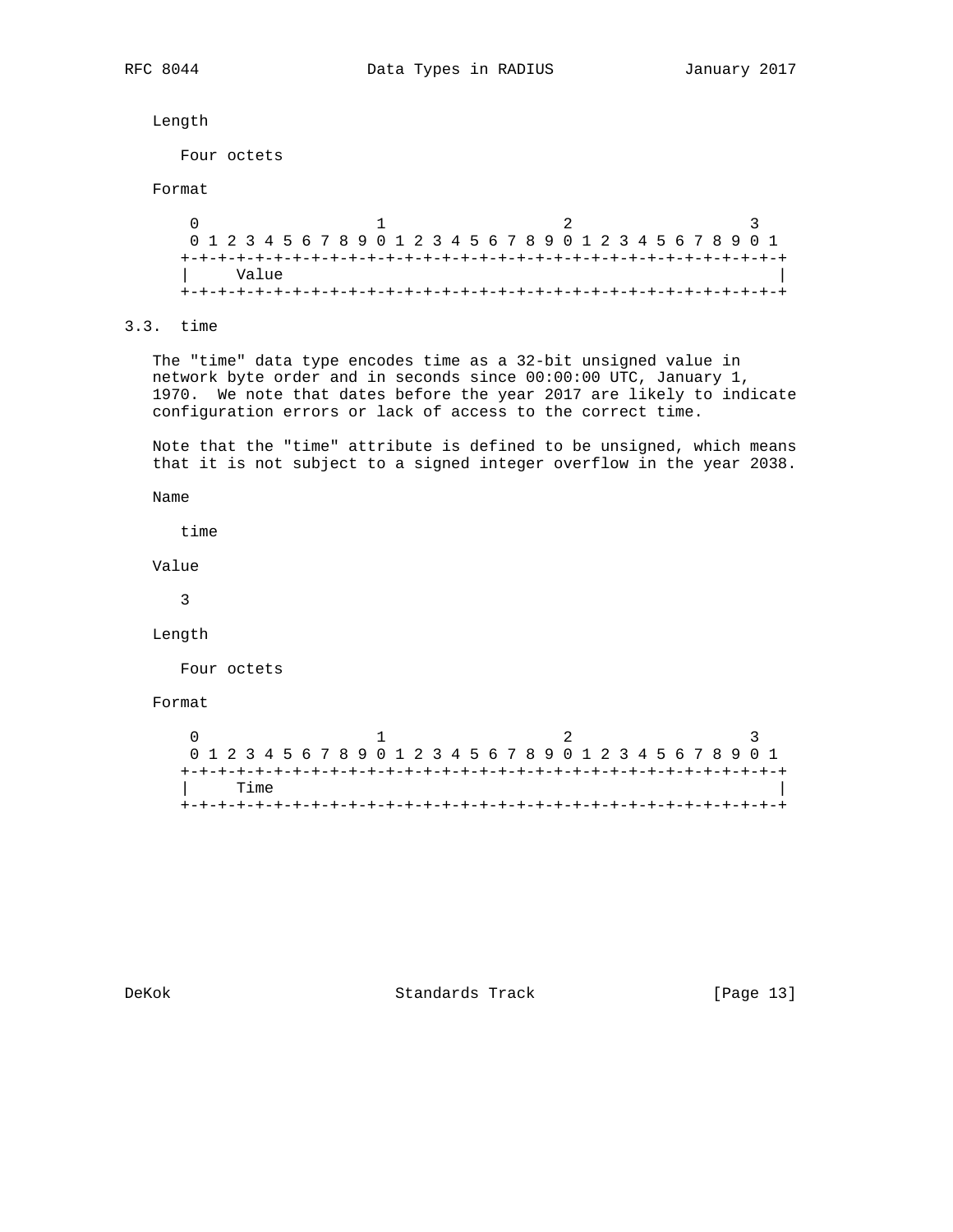# 3.4. text

 The "text" data type encodes UTF-8 text [RFC3629]. The maximum length of the text is given by the encapsulating attribute. Where the range of lengths for a particular attribute is limited to a subset of possible lengths, specifications MUST define the valid range(s). Attributes with lengths outside of the allowed values SHOULD be treated as invalid attributes.

 Attributes of type "text" that are allocated in the standard space (Section 1.2 of [RFC6929]) are limited to no more than 253 octets of data. Attributes of type "text" that are allocated in the extended space can be longer. In both cases, these limits are reduced when the data is encapsulated inside of another attribute.

 Where the text is intended to carry data in a particular format (e.g., Framed-Route), the format MUST be given. The specification SHOULD describe the format in a machine-readable way, such as via the Augmented Backus-Naur Form (ABNF) [RFC5234]. Attributes with Values not matching the defined format SHOULD be treated as invalid attributes.

 Note that the "text" data type does not terminate with a NUL octet (hex 00). The Attribute has a Length field and does not use a terminator. Texts of length zero (0) MUST NOT be sent; omit the entire attribute instead.

Name

text

Value

4

Length

One or more octets

Format

 0 0 1 2 3 4 5 6 7 +-+-+-+-+-+-+-+- | Value ... +-+-+-+-+-+-+-+-

DeKok Standards Track [Page 14]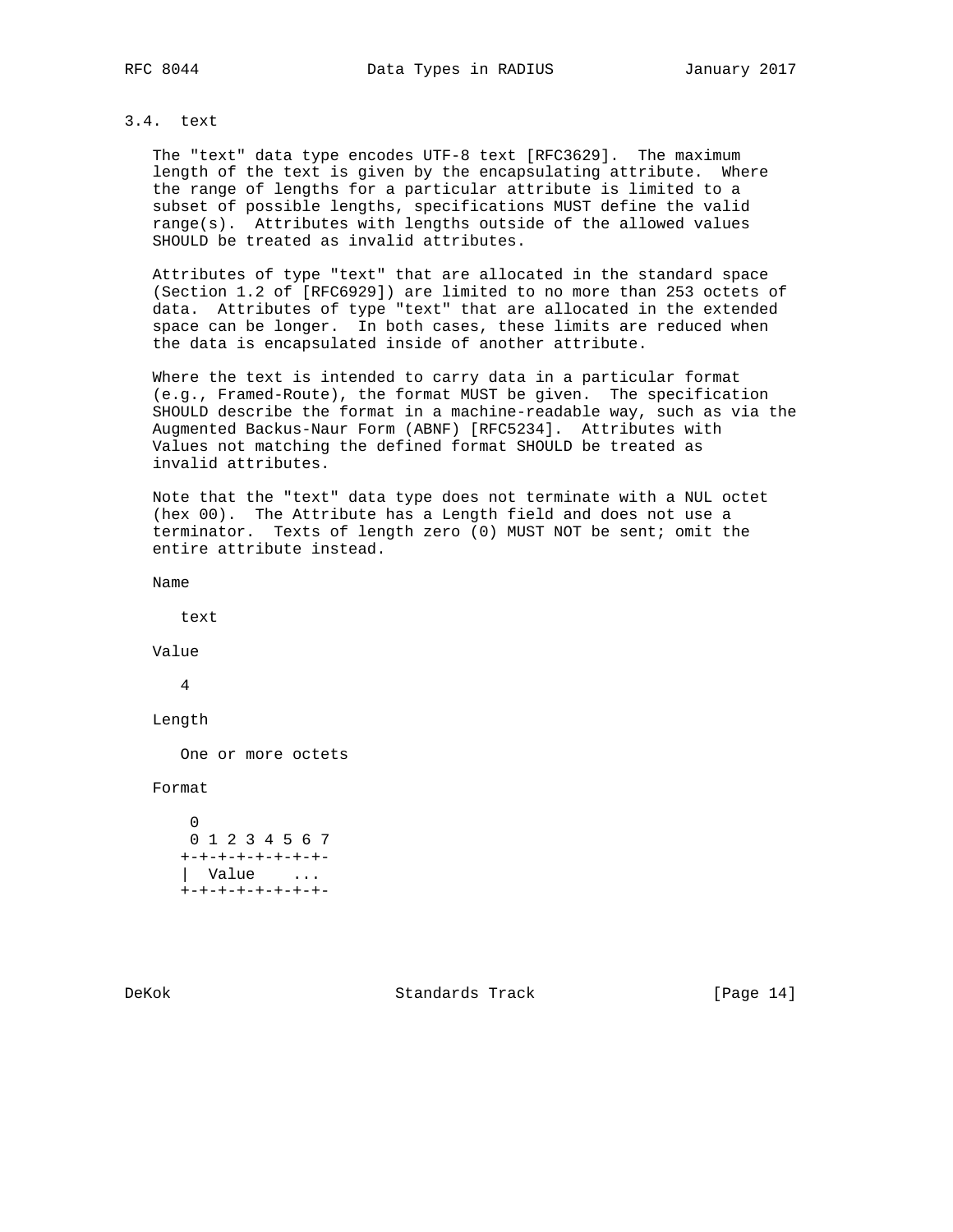# 3.5. string

 The "string" data type encodes binary data as a sequence of undistinguished octets. Where the range of lengths for a particular attribute is limited to a subset of possible lengths, specifications MUST define the valid range(s). Attributes with lengths outside of the allowed values SHOULD be treated as invalid attributes.

 Attributes of type "string" that are allocated in the standard space (Section 1.2 of [RFC6929]) are limited to no more than 253 octets of data. Attributes of type "string" that are allocated in the extended space can be longer. In both cases, these limits are reduced when the data is encapsulated inside of another attribute.

 Note that the "string" data type does not terminate with a NUL octet (hex 00). The Attribute has a Length field and does not use a terminator. Strings of length zero (0) MUST NOT be sent; omit the entire attribute instead. Where there is a need to encapsulate complex data structures and TLVs cannot be used, the "string" data type MUST be used. This requirement includes encapsulation of data structures defined outside of RADIUS that are opaque to the RADIUS infrastructure. It also includes encapsulation of some data structures that are not opaque to RADIUS, such as the contents of CHAP-Password.

 There is little reason to define a new RADIUS data type for only one attribute. However, where the complex data type cannot be represented as TLVs and is expected to be used in many attributes, a new data type SHOULD be defined.

 These requirements are stronger than [RFC6158], which makes the above encapsulation a "SHOULD". This document defines data types for use in RADIUS, so there are few reasons to avoid using them.

Name

string

Value

5

DeKok Standards Track [Page 15]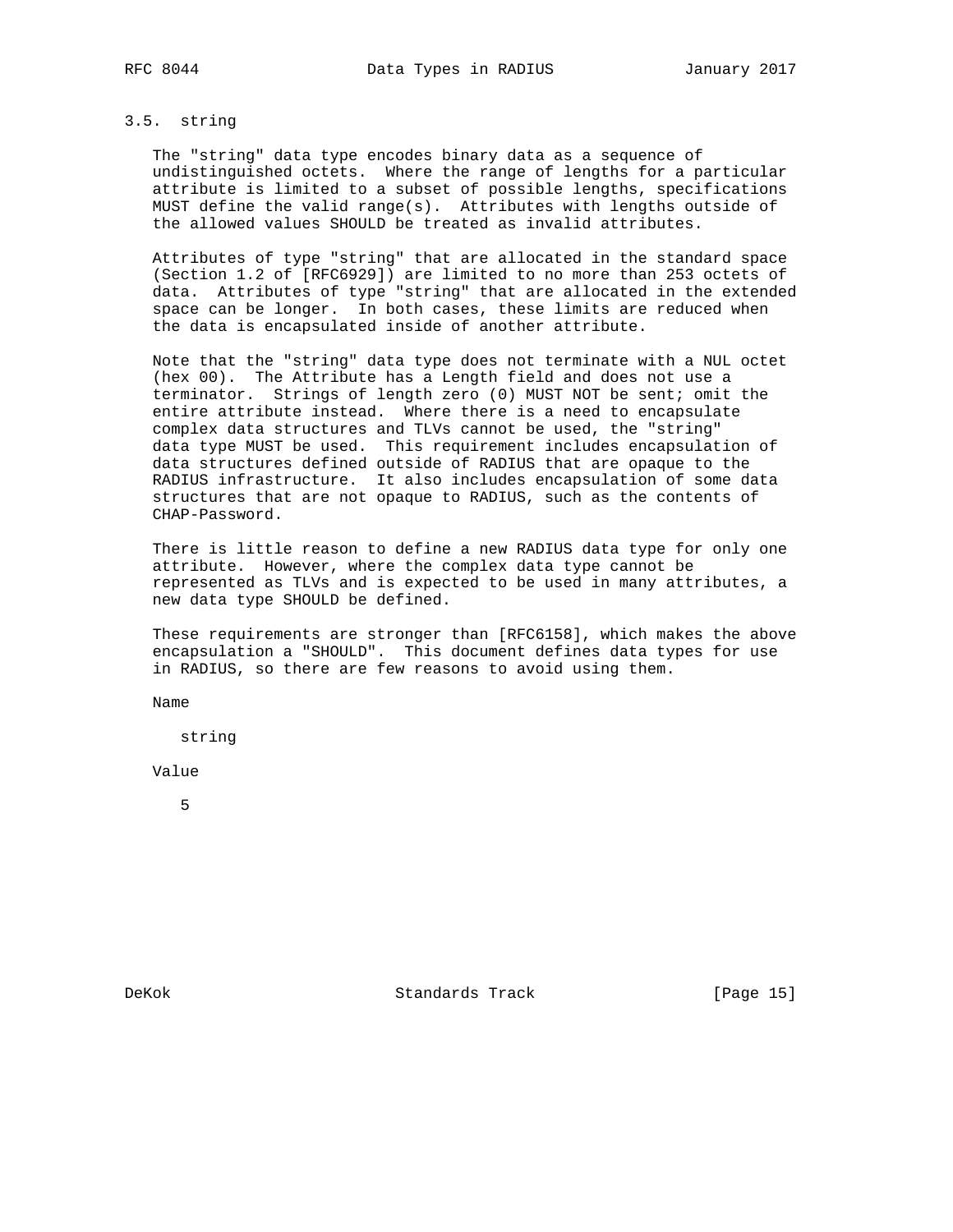Length

One or more octets

Format

```
0
      0 1 2 3 4 5 6 7
      +-+-+-+-+-+-+-+-
      | Octets ...
      +-+-+-+-+-+-+-+-
```
3.6. concat

 The "concat" data type permits the transport of more than 253 octets of data in a "standard space" [RFC6929] attribute. It is otherwise identical to the "string" data type.

 If multiple attributes of this data type are contained in a packet, all attributes of the same type code MUST be in order, and they MUST be consecutive attributes in the packet.

 The amount of data transported in a "concat" data type can be no more than the RADIUS packet size. In practice, the requirement to transport multiple attributes means that the limit may be substantially smaller than one RADIUS packet. As a rough guide, it is RECOMMENDED that this data type transport no more than 2048 octets of data.

 The "concat" data type MAY be used for "standard space" attributes. It MUST NOT be used for attributes in the "short extended space" or the "long extended space". It MUST NOT be used in any field or subfields of the following data types: "tlv", "vsa", "extended", "long-extended", or "evs".

Name

concat

Value

6

DeKok Standards Track [Page 16]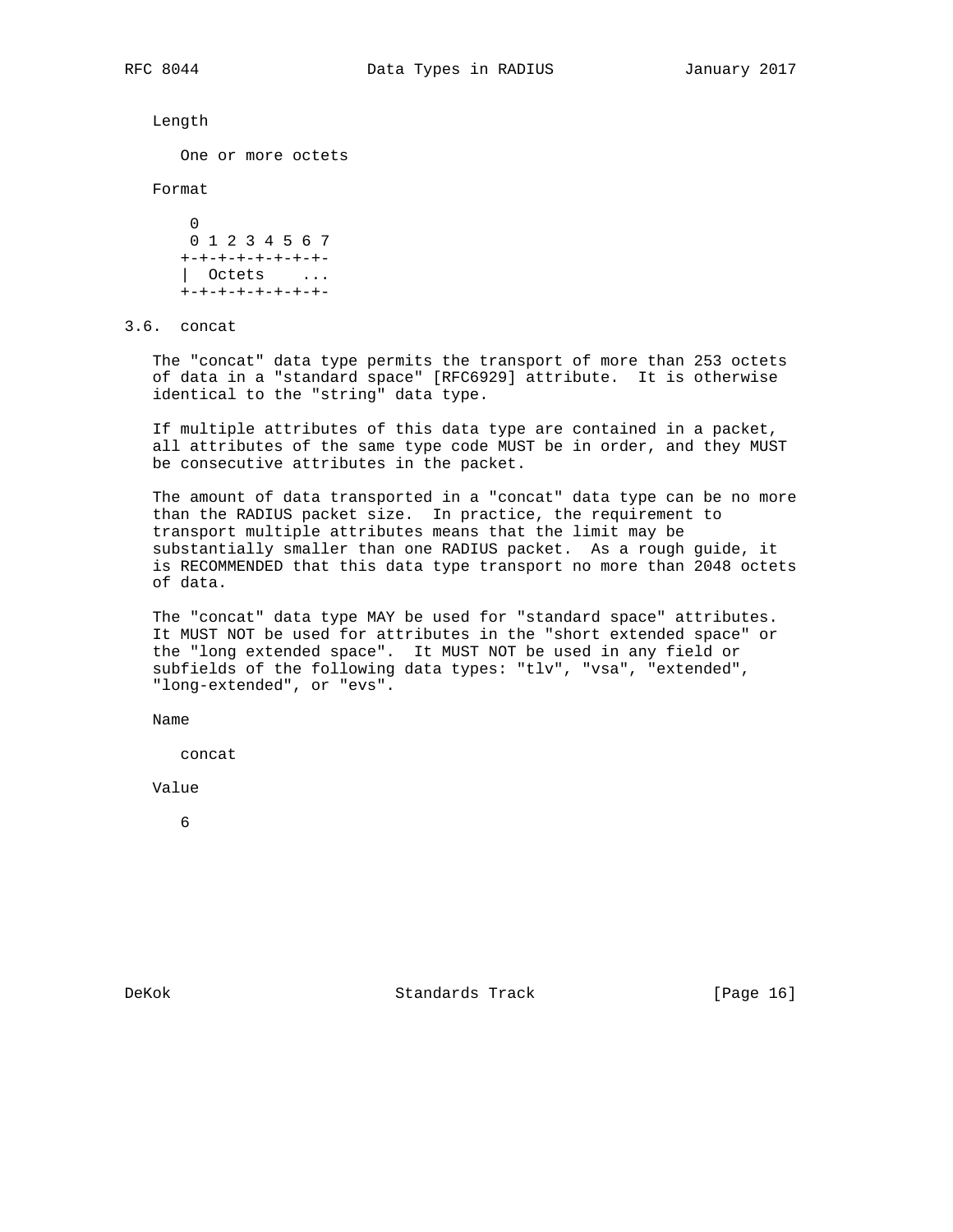```
 Length
      One or more octets
   Format
      \overline{0} 0 1 2 3 4 5 6 7
      +-+-+-+-+-+-+-+-
      | Octets ...
      +-+-+-+-+-+-+-+-
3.7. ifid
   The "ifid" data type encodes an Interface-Id as an 8-octet IPv6
   Interface Identifier in network byte order.
   Name
     ifid
   Value
      7
   Length
      Eight octets
   Format
0 1 2 3
 0 1 2 3 4 5 6 7 8 9 0 1 2 3 4 5 6 7 8 9 0 1 2 3 4 5 6 7 8 9 0 1
      +-+-+-+-+-+-+-+-+-+-+-+-+-+-+-+-+-+-+-+-+-+-+-+-+-+-+-+-+-+-+-+-+
           | Interface-Id ...
      +-+-+-+-+-+-+-+-+-+-+-+-+-+-+-+-+-+-+-+-+-+-+-+-+-+-+-+-+-+-+-+-+
           ... Interface-Id |
      +-+-+-+-+-+-+-+-+-+-+-+-+-+-+-+-+-+-+-+-+-+-+-+-+-+-+-+-+-+-+-+-+
```
DeKok **Standards Track** [Page 17]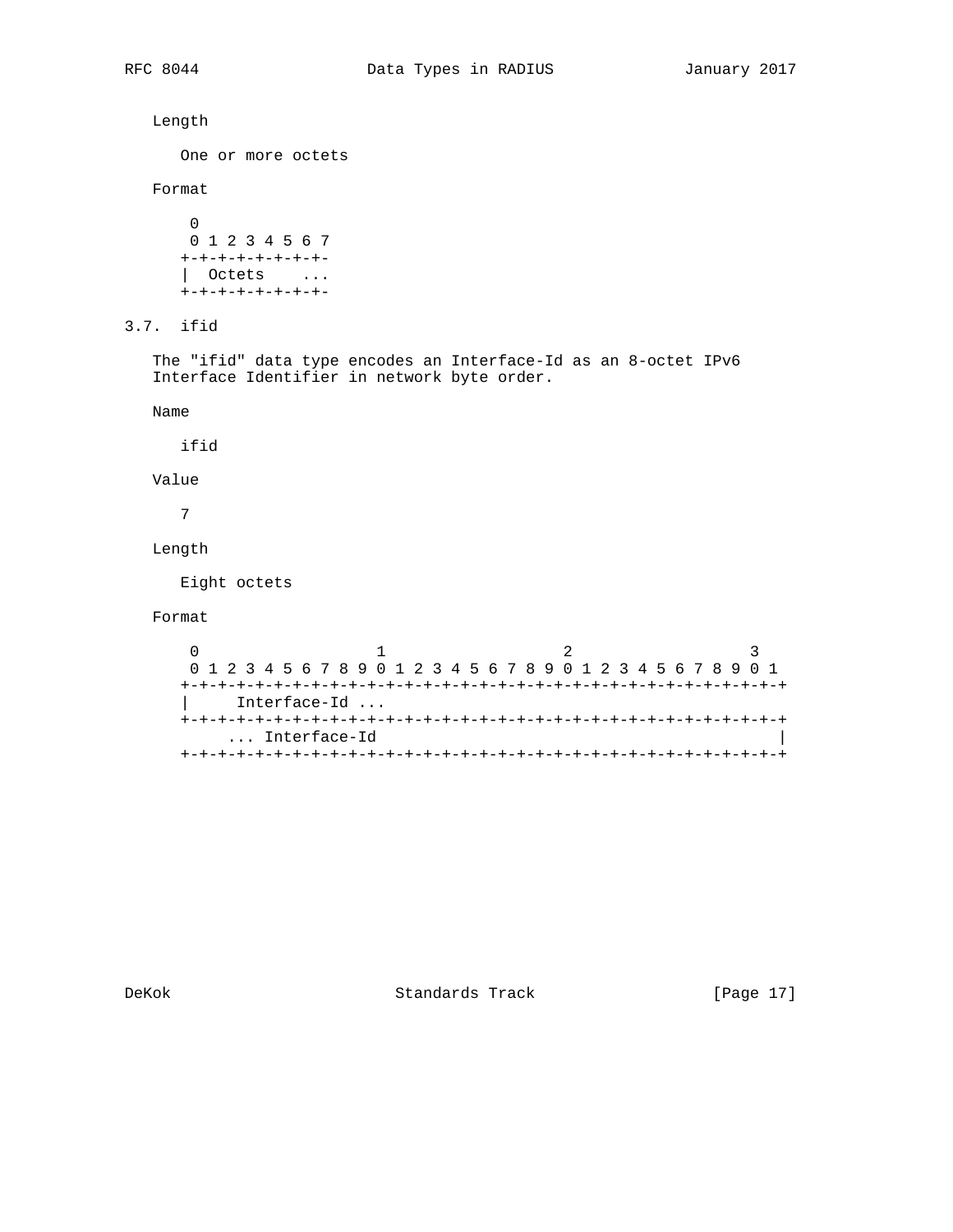# 3.8. ipv4addr

 The "ipv4addr" data type encodes an IPv4 address in network byte order. Where the range of addresses for a particular attribute is limited to a subset of possible addresses, specifications MUST define the valid range(s). Attributes with Address values outside of the allowed range(s) SHOULD be treated as invalid attributes.

Name

ipv4addr

Value

8

Length

Four octets

Format

|         | 0 1 2 3 4 5 6 7 8 9 0 1 2 3 4 5 6 7 8 9 0 1 2 3 4 5 6 7 8 9 0 1 |  |
|---------|-----------------------------------------------------------------|--|
|         |                                                                 |  |
| Address |                                                                 |  |
|         |                                                                 |  |

# 3.9. ipv6addr

 The "ipv6addr" data type encodes an IPv6 address in network byte order. Where the range of addresses for a particular attribute is limited to a subset of possible addresses, specifications MUST define the valid range(s). Attributes with Address values outside of the allowed range(s) SHOULD be treated as invalid attributes.

Name

ipv6addr

Value

9

Length

Sixteen octets

DeKok **Standards Track** [Page 18]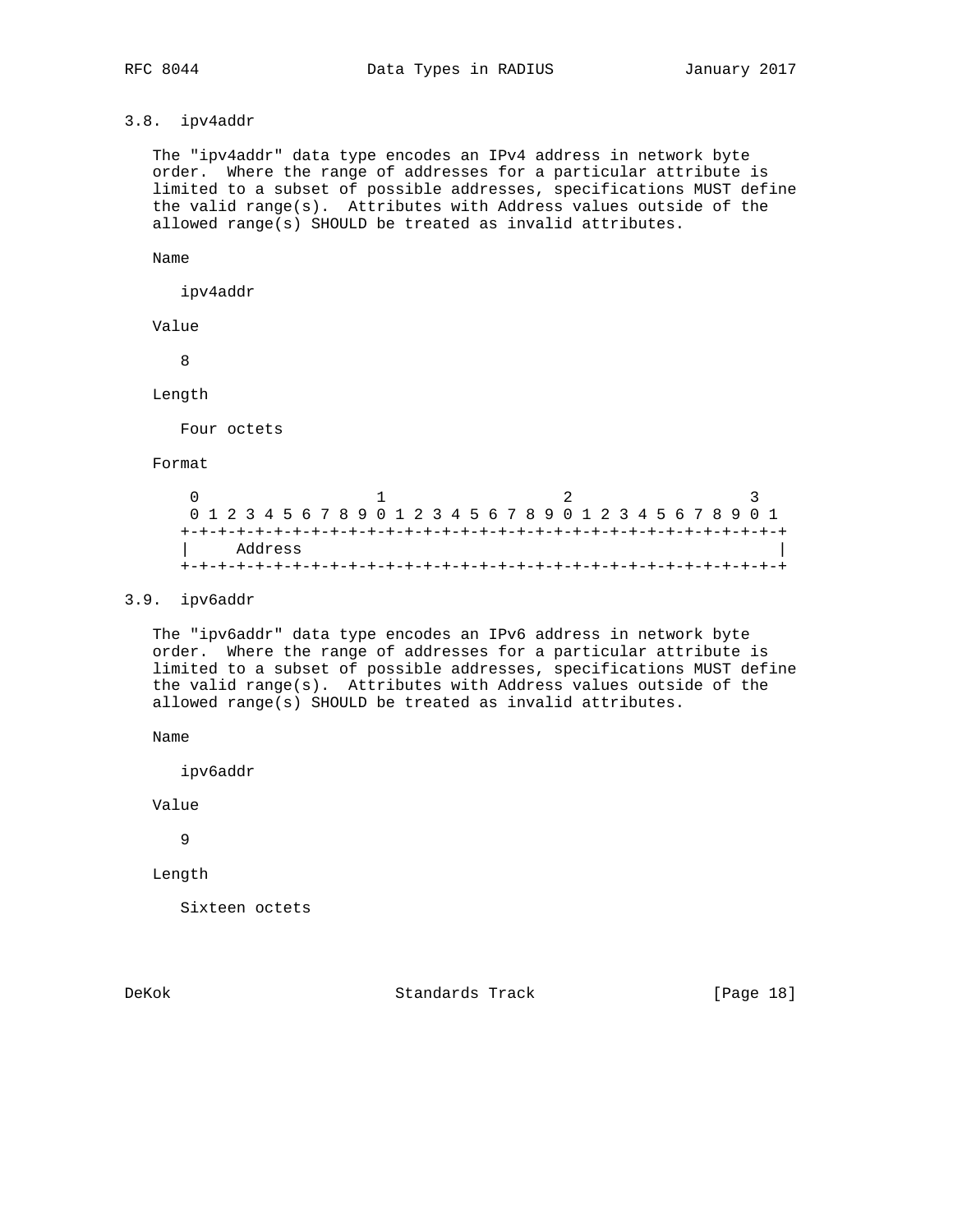Format

| 0 1 2 3 4 5 6 7 8 9 0 1 2 3 4 5 6 7 8 9 0 1 2 3 4 5 6 7 8 9 0 1 |         |  |  |  |  |  |                                     |  |  |  |  |
|-----------------------------------------------------------------|---------|--|--|--|--|--|-------------------------------------|--|--|--|--|
|                                                                 |         |  |  |  |  |  |                                     |  |  |  |  |
|                                                                 | Address |  |  |  |  |  |                                     |  |  |  |  |
|                                                                 |         |  |  |  |  |  |                                     |  |  |  |  |
|                                                                 | Address |  |  |  |  |  |                                     |  |  |  |  |
|                                                                 |         |  |  |  |  |  |                                     |  |  |  |  |
|                                                                 | Address |  |  |  |  |  |                                     |  |  |  |  |
| +-+-+-+-+-+-+-+-+-+                                             |         |  |  |  |  |  | -+-+-+-+-+-+-+-+-+-+-+-+-+-+-+-+-+- |  |  |  |  |
|                                                                 | Address |  |  |  |  |  |                                     |  |  |  |  |
| +-+-+-+-+-+-+-+-+-                                              |         |  |  |  |  |  |                                     |  |  |  |  |

## 3.10. ipv6prefix

 The "ipv6prefix" data type encodes an IPv6 prefix, using both a prefix length and an IPv6 address in network byte order. Where the range of prefixes for a particular attribute is limited to a subset of possible prefixes, specifications MUST define the valid range(s). Attributes with Address values outside of the allowed range(s) SHOULD be treated as invalid attributes.

 Attributes with a Prefix-Length field having a value greater than 128 MUST be treated as invalid attributes.

Name

ipv6prefix

Value

10

Length

At least two, and no more than eighteen, octets

DeKok Standards Track [Page 19]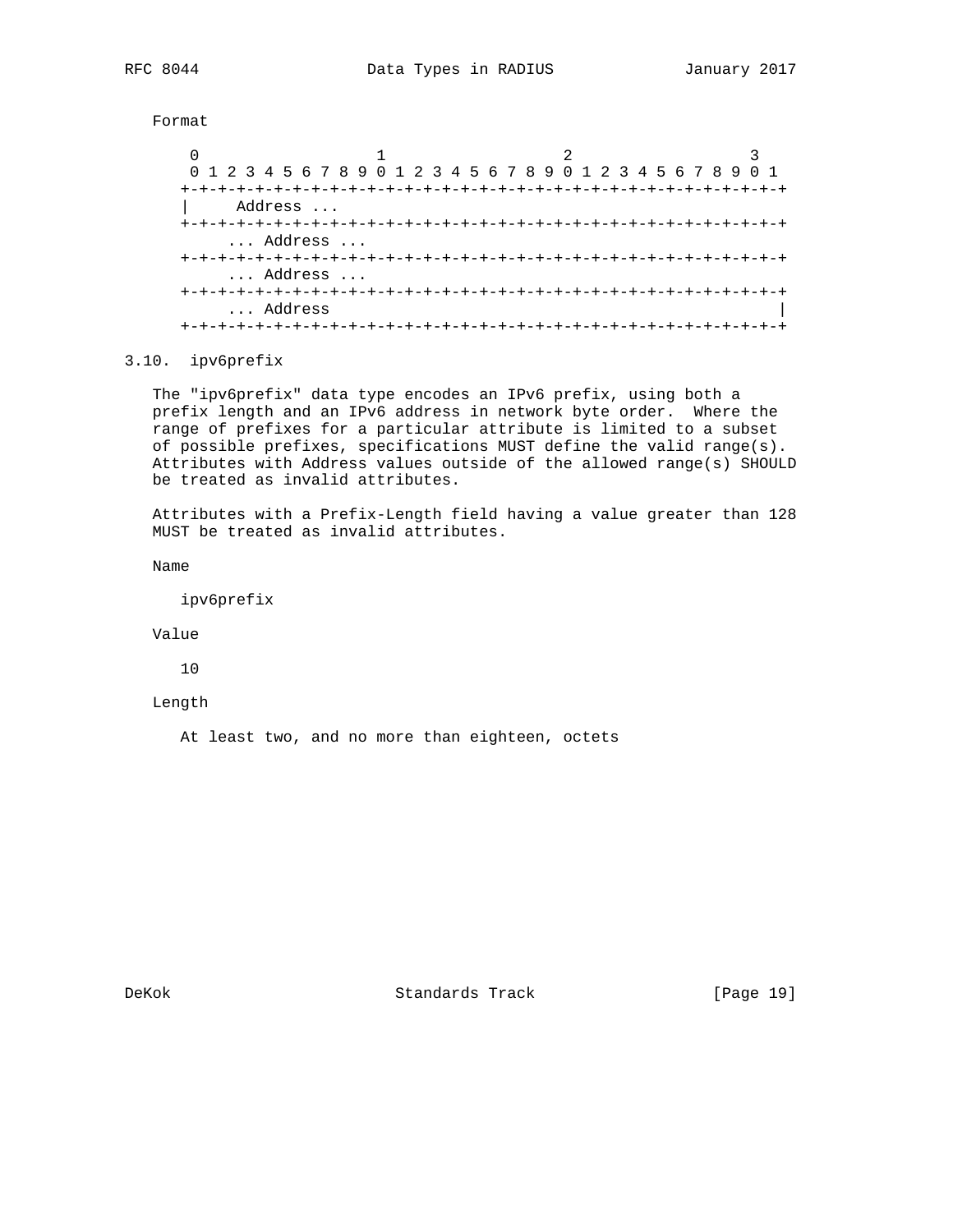Format

```
0 1 2 3
      0 1 2 3 4 5 6 7 8 9 0 1 2 3 4 5 6 7 8 9 0 1 2 3 4 5 6 7 8 9 0 1
      +-+-+-+-+-+-+-+-+-+-+-+-+-+-+-+-+-+-+-+-+-+-+-+-+-+-+-+-+-+-+-+-+
         Reserved | Prefix-Length | Prefix ...
      +-+-+-+-+-+-+-+-+-+-+-+-+-+-+-+-+-+-+-+-+-+-+-+-+-+-+-+-+-+-+-+-+
          ... Prefix ...
      +-+-+-+-+-+-+-+-+-+-+-+-+-+-+-+-+-+-+-+-+-+-+-+-+-+-+-+-+-+-+-+-+
          ... Prefix ...
      +-+-+-+-+-+-+-+-+-+-+-+-+-+-+-+-+-+-+-+-+-+-+-+-+-+-+-+-+-+-+-+-+
         ... Prefix
      +-+-+-+-+-+-+-+-+-+-+-+-+-+-+-+-+-+-+-+-+-+-+-+-+-+-+-+-+-+-+-+-+
```
### Subfields

Reserved

 This field, which is reserved and MUST be present, is always set to zero. This field is one octet in length.

Prefix-Length

 The length of the prefix, in bits. At least 0 and no larger than 128. This field is one octet in length.

Prefix

 The Prefix field is up to 16 octets in length. Bits outside of the Prefix-Length, if included, MUST be zero.

 The Prefix field SHOULD NOT contain more octets than necessary to encode the Prefix field.

## 3.11. ipv4prefix

 The "ipv4prefix" data type encodes an IPv4 prefix, using both a prefix length and an IPv4 address in network byte order. Where the range of prefixes for a particular attribute is limited to a subset of possible prefixes, specifications MUST define the valid range(s). Attributes with Address values outside of the allowed range(s) SHOULD be treated as invalid attributes.

DeKok Standards Track [Page 20]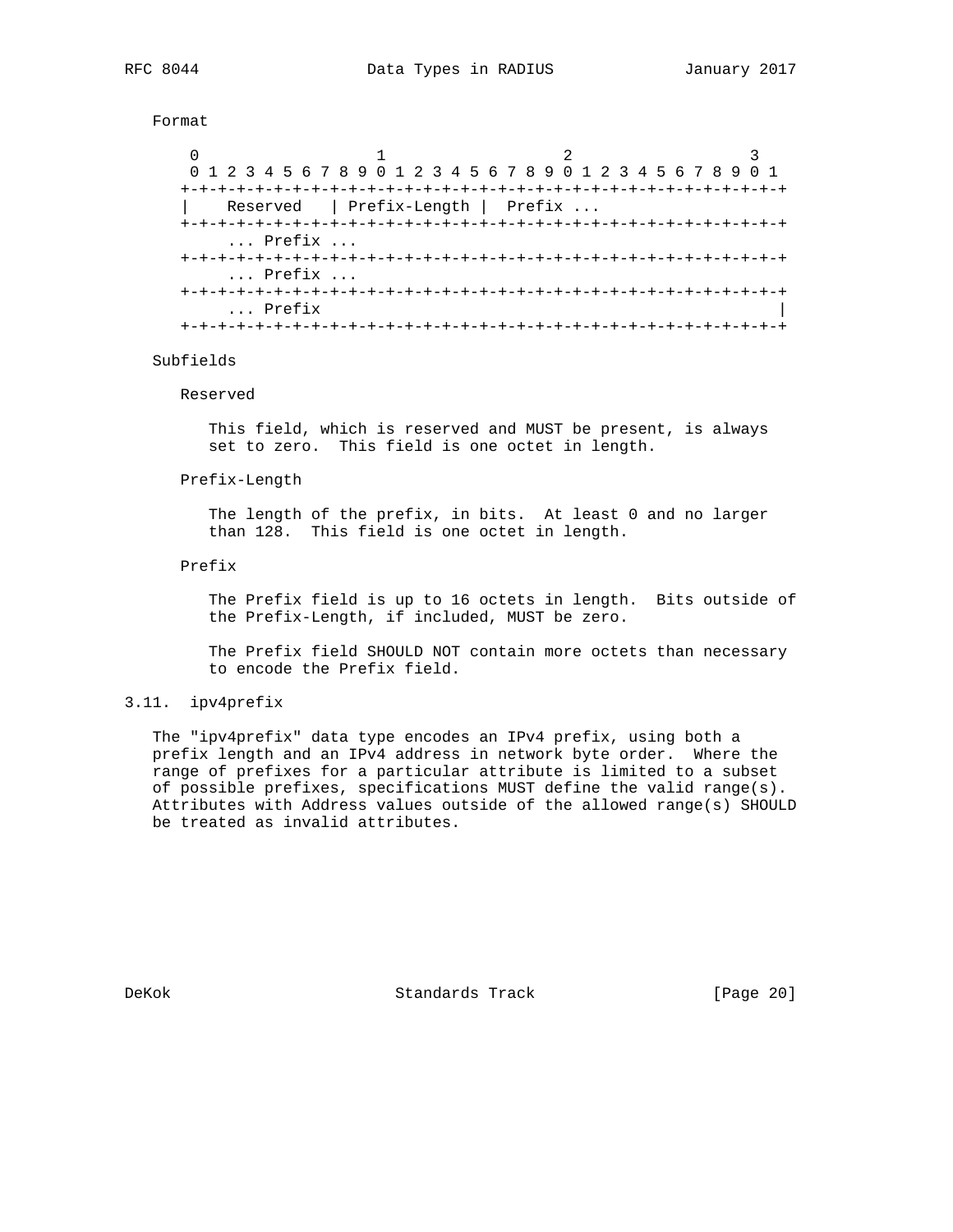Attributes with a Prefix-Length field having a value greater than 32 MUST be treated as invalid attributes.

Name

ipv4prefix

Value

11

Length

Six octets

### Format

0  $1$  2 3 0 1 2 3 4 5 6 7 8 9 0 1 2 3 4 5 6 7 8 9 0 1 2 3 4 5 6 7 8 9 0 1 +-+-+-+-+-+-+-+-+-+-+-+-+-+-+-+-+-+-+-+-+-+-+-+-+-+-+-+-+-+-+-+-+ | Reserved | Prefix-Length | Prefix ... +-+-+-+-+-+-+-+-+-+-+-+-+-+-+-+-+-+-+-+-+-+-+-+-+-+-+-+-+-+-+-+-+ ... Prefix +-+-+-+-+-+-+-+-+-+-+-+-+-+-+-+-+

Subfields

Reserved

 This field, which is reserved and MUST be present, is always set to zero. This field is one octet in length.

 Note that this definition differs from that given in [RFC6572]. See "Prefix-Length", below, for an explanation.

Prefix-Length

 The length of the prefix, in bits. The values MUST be no larger than 32. This field is one octet in length. Note that this definition differs from that given in [RFC6572].

 As compared to [RFC6572], the Prefix-Length field has increased in size by two bits, both of which must be zero. The Reserved field has decreased in size by two bits. The result is that both fields are aligned on octet boundaries, which removes the need for bit masking of the fields.

DeKok Standards Track [Page 21]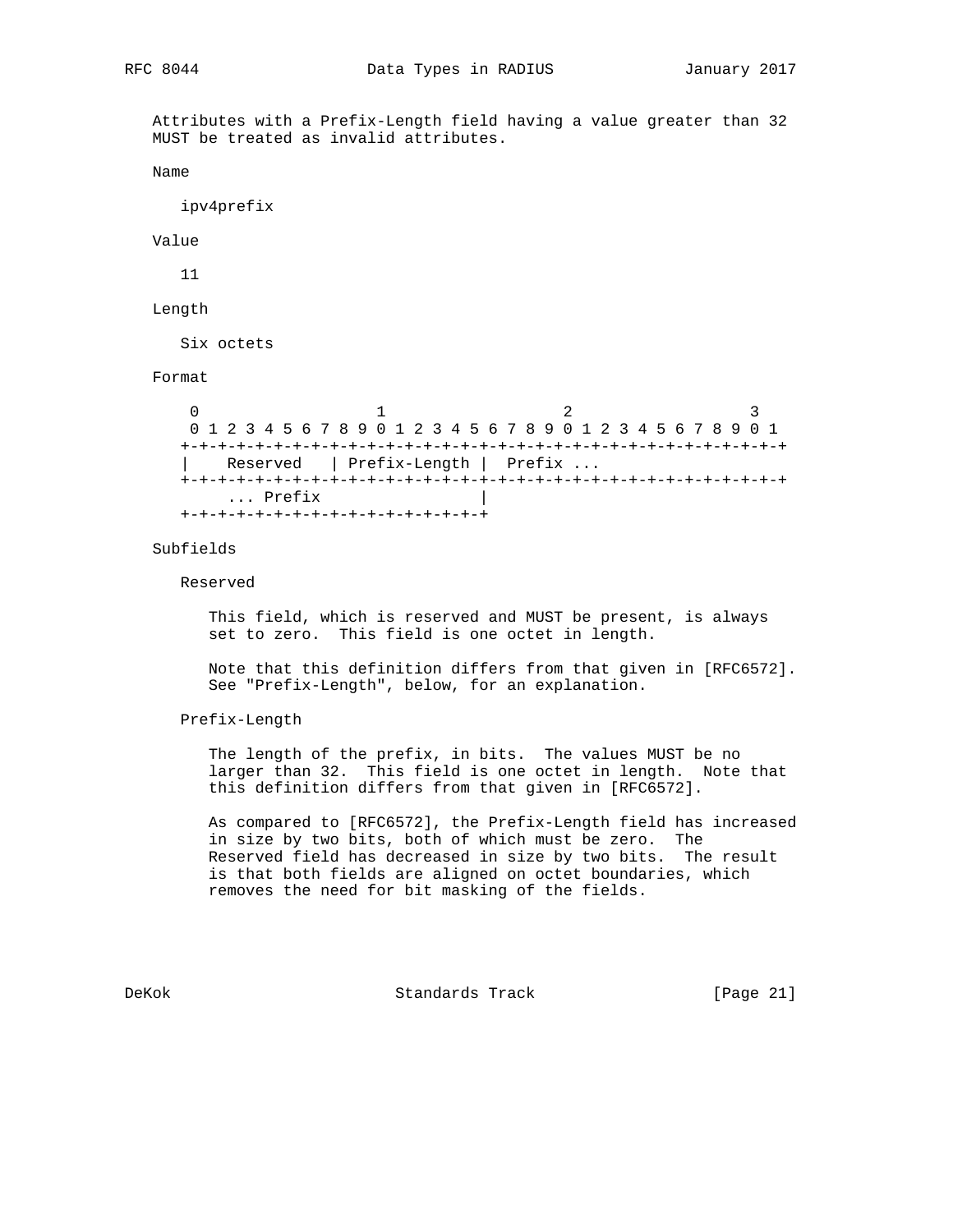Since [RFC6572] required the Reserved field to be zero, the definition here is compatible with the definition in the original specification.

# Prefix

 The Prefix field is 4 octets in length. Bits outside of the Prefix-Length MUST be zero. Unlike the "ipv6prefix" data type, this field is fixed length. If the address is all zeros (i.e., "0.0.0.0"), then the Prefix-Length MUST be set to 32.

```
3.12. integer64
```
 The "integer64" data type encodes a 64-bit unsigned integer in network byte order. Where the range of values for a particular attribute is limited to a subset of the values, specifications MUST define the valid range(s). Attributes with Values outside of the allowed range(s) SHOULD be treated as invalid attributes.

Name

integer64

Value

12

Length

Eight octets

# Format

| 0 1 2 3 4 5 6 7 8 9 0 1 2 3 4 5 6 7 8 9 0 1 2 3 4 5 6 7 8 9 0 1 |  |       |  |  |  |  |  |  |  |  |  |  |  |
|-----------------------------------------------------------------|--|-------|--|--|--|--|--|--|--|--|--|--|--|
|                                                                 |  |       |  |  |  |  |  |  |  |  |  |  |  |
|                                                                 |  | Value |  |  |  |  |  |  |  |  |  |  |  |
|                                                                 |  |       |  |  |  |  |  |  |  |  |  |  |  |
|                                                                 |  | Value |  |  |  |  |  |  |  |  |  |  |  |
|                                                                 |  |       |  |  |  |  |  |  |  |  |  |  |  |

DeKok Standards Track [Page 22]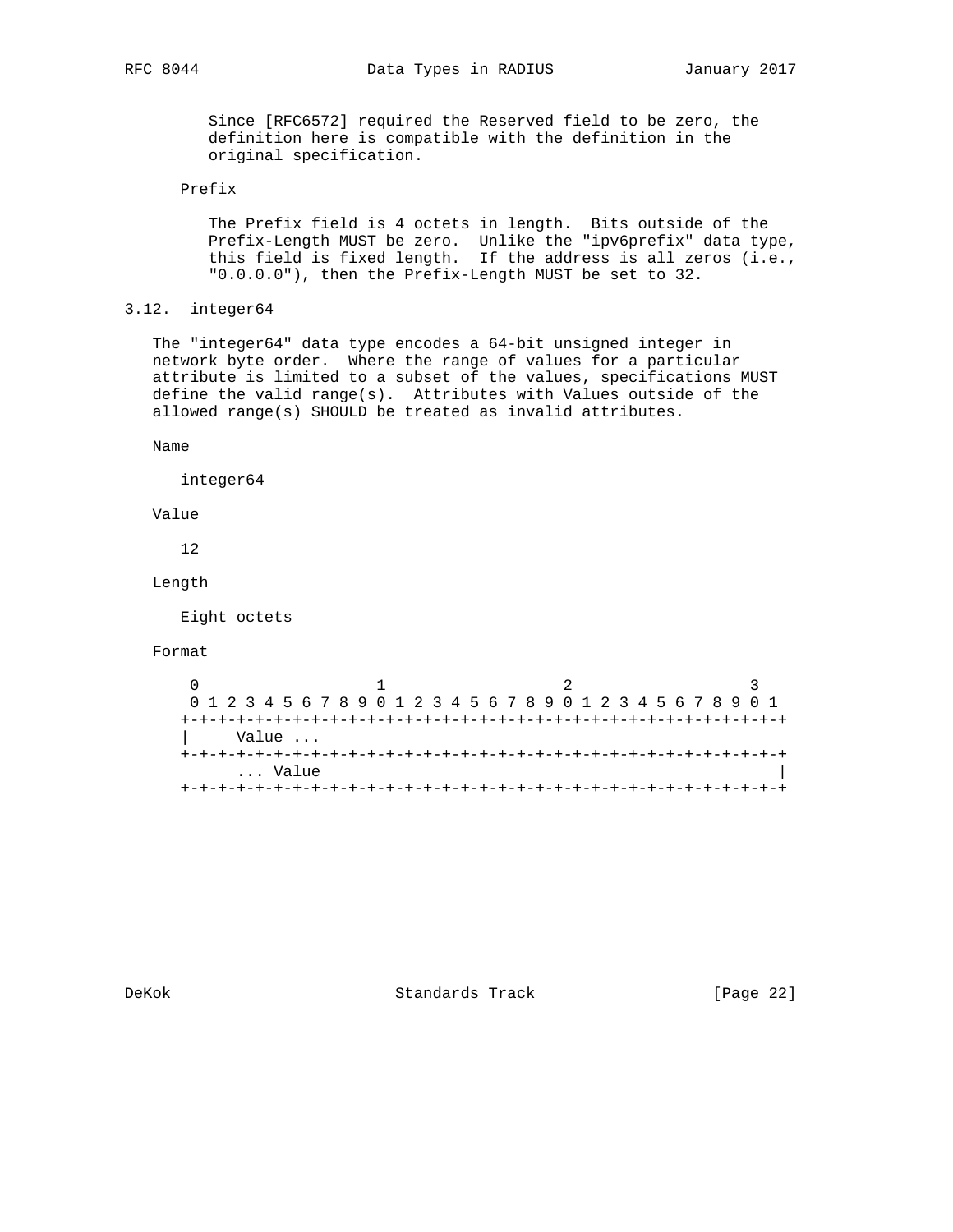3.13. tlv

```
 The "tlv" data type encodes a Type-Length-Value, as defined in
 [RFC6929], Section 2.3.
```
Name

tlv

Value

13

Length

Three or more octets

Format

 $0$  1 2 3 0 1 2 3 4 5 6 7 8 9 0 1 2 3 4 5 6 7 8 9 0 1 2 3 4 5 6 7 8 9 0 1 +-+-+-+-+-+-+-+-+-+-+-+-+-+-+-+-+-+-+-+-+-+-+-+-+-+-+-+-+-+-+-+-+ | TLV-Type | TLV-Length | TLV-Data ... +-+-+-+-+-+-+-+-+-+-+-+-+-+-+-+-+-+-+-+-+-+-+-+-+-+-+-+-+-+-+-+-+

Subfields

TLV-Type

 This field is one octet. Up-to-date values of this field are specified according to the policies and rules described in [RFC6929], Section 10. Values of 254-255 are reserved for use by future extensions to RADIUS. The value 26 has no special meaning and MUST NOT be treated as a Vendor-Specific Attribute.

 The TLV-Type is meaningful only within the context defined by Type fields of the encapsulating Attributes, using the dotted-number notation introduced in [RFC6929].

 A RADIUS server MAY ignore Attributes with an unknown "TLV-Type".

 A RADIUS client MAY ignore Attributes with an unknown "TLV-Type".

 A RADIUS proxy SHOULD forward Attributes with an unknown "TLV-Type" verbatim.

DeKok **Standards Track** [Page 23]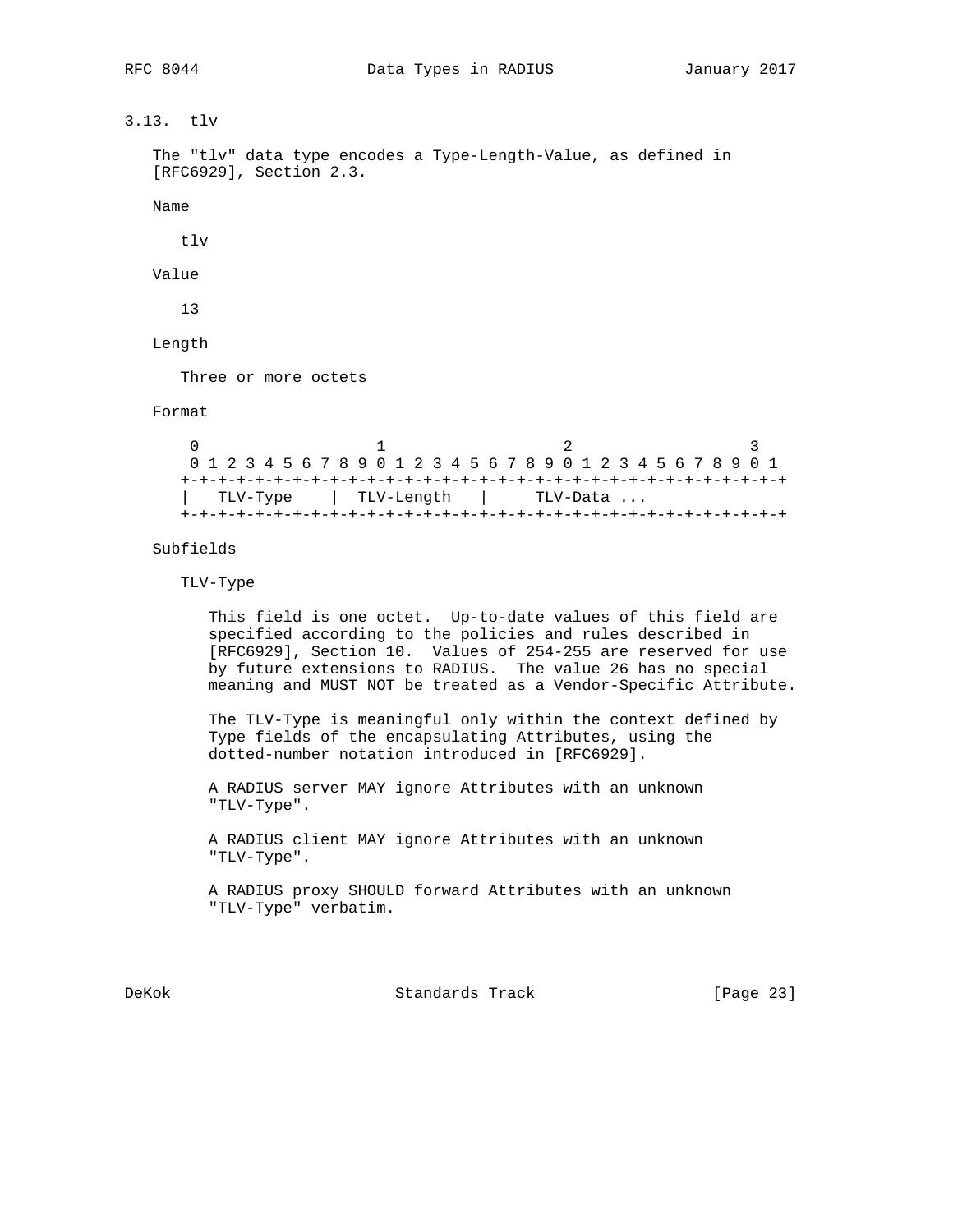## TLV-Length

 The TLV-Length field is one octet and indicates the length of this TLV, including the TLV-Type, TLV-Length, and TLV-Value fields. It MUST have a value between 3 and 255. If a client or server receives a TLV with an invalid TLV-Length, then the attribute that encapsulates that TLV MUST be considered to be an invalid attribute and is handled as per [RFC6929], Section 2.8.

 TLVs having a TLV-Length of two (2) MUST NOT be sent; omit the entire TLV instead.

TLV-Data

 The TLV-Data field is one or more octets and contains information specific to the attribute. The format and length of the TLV-Data field are determined by the TLV-Type and TLV-Length fields.

 The TLV-Data field MUST contain only known RADIUS data types. The TLV-Data field MUST NOT contain any of the following data types: "concat", "vsa", "extended", "long-extended", or "evs".

# 3.14. vsa

 The "vsa" data type encodes vendor-specific data, as given in [RFC2865], Section 5.26. It is used only in the Attr-Data field of a Vendor-Specific Attribute. It MUST NOT appear in the contents of any other data type.

 Where an implementation determines that an attribute of data type "vsa" contains data that does not match the expected format, it SHOULD treat that attribute as being an invalid attribute.

Name

vsa

Value

14

Length

Five or more octets

DeKok **Standards Track** [Page 24]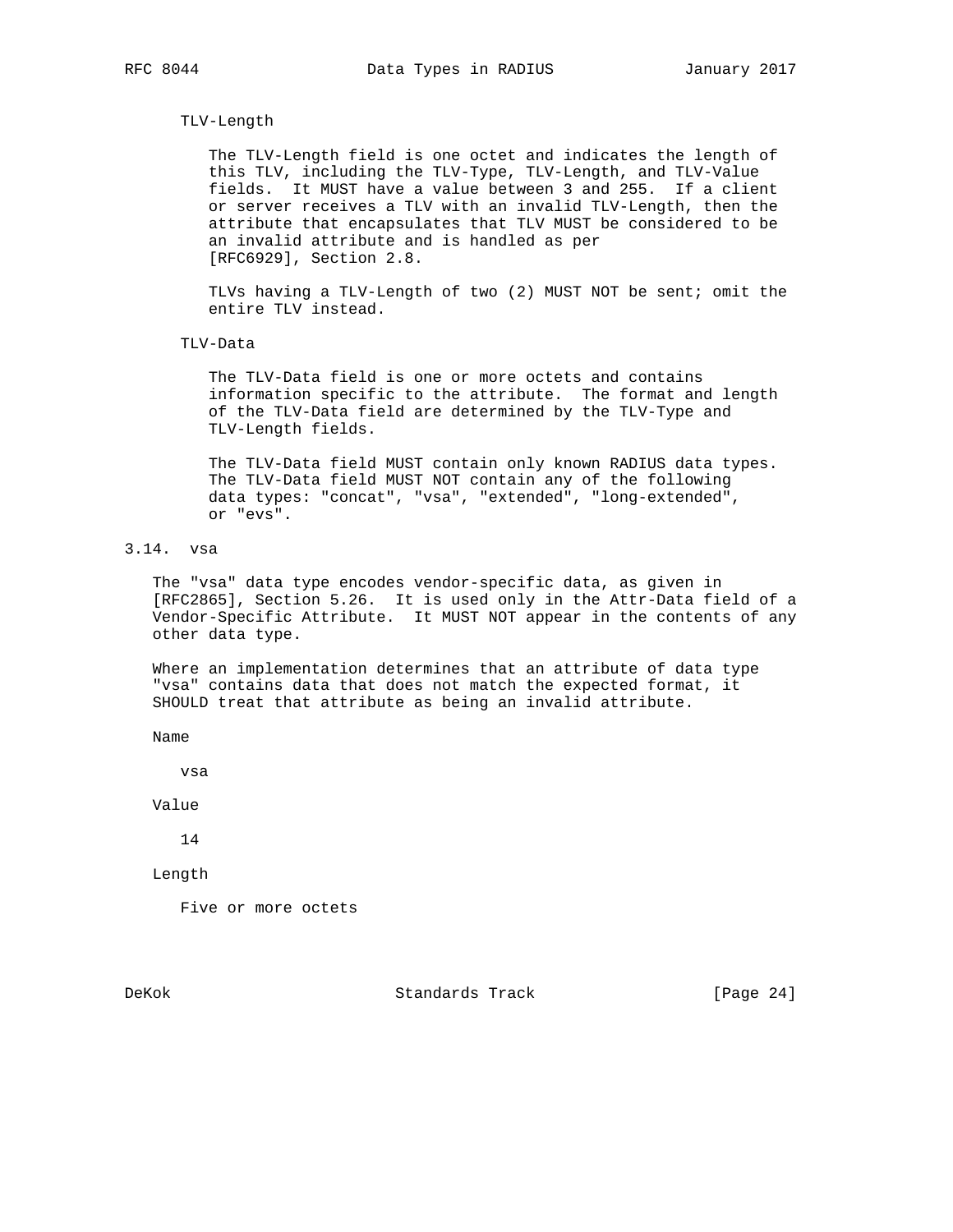Format

| 0 1 2 3 4 5 6 7 8 9 0 1 2 3 4 5 6 7 8 9 0 1 2 3 4 5 6 7 8 9 0 1 |          |  |  |  |  |  |  |  |  |  |  |  |  |  |  |  |  |  |  |  |  |  |
|-----------------------------------------------------------------|----------|--|--|--|--|--|--|--|--|--|--|--|--|--|--|--|--|--|--|--|--|--|
|                                                                 |          |  |  |  |  |  |  |  |  |  |  |  |  |  |  |  |  |  |  |  |  |  |
| Vendor-Id                                                       |          |  |  |  |  |  |  |  |  |  |  |  |  |  |  |  |  |  |  |  |  |  |
|                                                                 |          |  |  |  |  |  |  |  |  |  |  |  |  |  |  |  |  |  |  |  |  |  |
|                                                                 | VSA-Data |  |  |  |  |  |  |  |  |  |  |  |  |  |  |  |  |  |  |  |  |  |
|                                                                 |          |  |  |  |  |  |  |  |  |  |  |  |  |  |  |  |  |  |  |  |  |  |

Subfields

Vendor-Id

 The 4 octets are the Network Management Private Enterprise Code [PEN] of the vendor in network byte order.

#### VSA-Data

 The VSA-Data field is one or more octets. The actual format of the information is site specific or application specific, and a robust implementation SHOULD support the field as undistinguished octets.

 The codification of the range of allowed usage of this field is outside the scope of this specification.

 The "vsa" data type SHOULD contain a sequence of "tlv" data types. The interpretation of the TLV-Type and TLV-Data fields is dependent on the vendor's definition of that attribute.

 The "vsa" data type MUST be used as the contents of the Attr-Data field of the Vendor-Specific Attribute. The "vsa" data type MUST NOT appear in the contents of any other data type.

DeKok Standards Track [Page 25]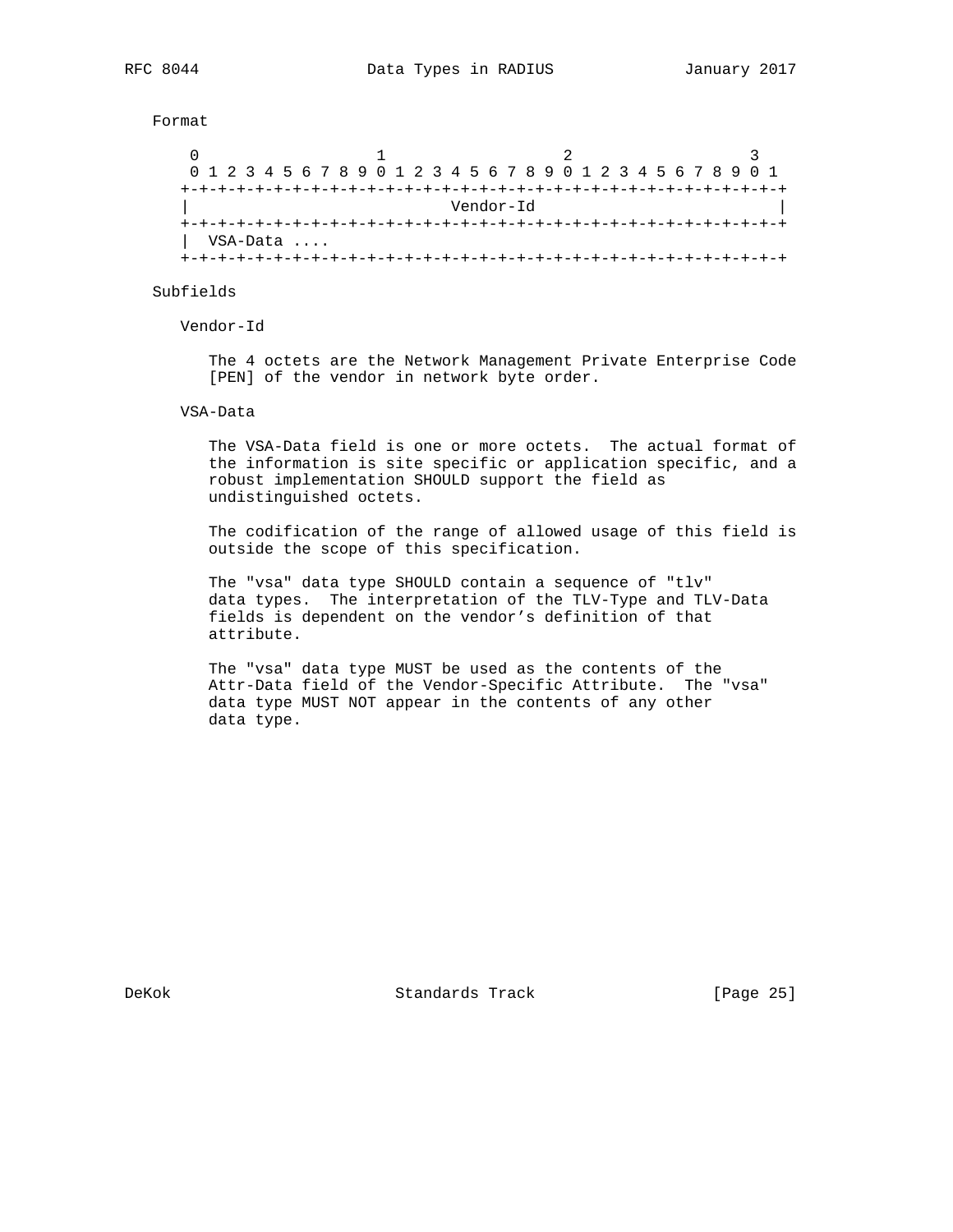# 3.15. extended

 The "extended" data type encodes the "Extended Type" format, as given in [RFC6929], Section 2.1. It is used only in the Attr-Data field of an attribute allocated from the standard space. It MUST NOT appear in the contents of any other data type.

Name

extended

Value

15

Length

Two or more octets

Format

 $0$  1 2 3 0 1 2 3 4 5 6 7 8 9 0 1 2 3 4 5 6 7 8 9 0 1 2 3 4 5 6 7 8 9 0 1 +-+-+-+-+-+-+-+-+-+-+-+-+-+-+-+-+-+-+-+-+-+-+-+-+-+-+-+-+-+-+-+-+ | Extended-Type | Ext-Data ... +-+-+-+-+-+-+-+-+-+-+-+-+-+-+-+-+-+-+-+-+-+-+-+-+-+-+-+-+-+-+-+-+

Subfields

Extended-Type

 The Extended-Type field is one octet. Up-to-date values of this field are specified according to the policies and rules described in [RFC6929], Section 10. Unlike the Type field defined in [RFC2865], Section 5, no values are allocated for experimental or implementation-specific use. Values 241-255 are reserved and MUST NOT be used.

 The Extended-Type is meaningful only within a context defined by the Type field. That is, this field may be thought of as defining a new type space of the form "Type.Extended-Type". See [RFC6929], Section 2.1 for additional discussion.

 A RADIUS server MAY ignore Attributes with an unknown "Type.Extended-Type".

 A RADIUS client MAY ignore Attributes with an unknown "Type.Extended-Type".

DeKok **Standards Track** [Page 26]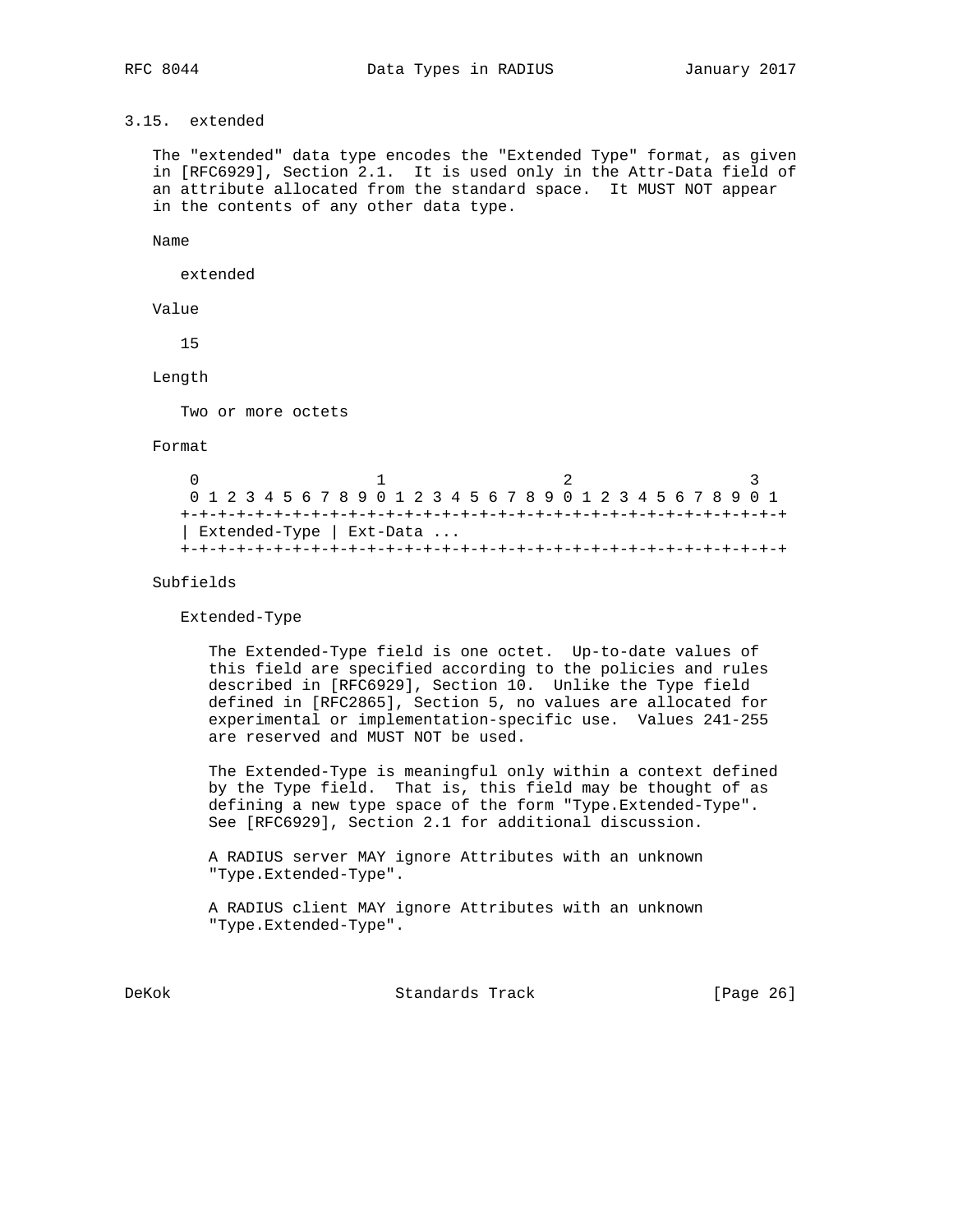Ext-Data

The Ext-Data field is one or more octets.

 The contents of this field MUST be a valid data type as defined in the RADIUS "Data Type" registry. The Ext-Data field MUST NOT contain any of the following data types: "concat", "vsa", "extended", "long-extended", or "evs".

 Implementations supporting this specification MUST use the Identifier of "Type.Extended-Type" to determine the interpretation of the Ext-Data field.

3.16. long-extended

 The "long-extended" data type encodes the "Long Extended Type" format, as given in [RFC6929], Section 2.2. It is used only in the Attr-Data field of an attribute. It MUST NOT appear in the contents of any other data type.

Name

long-extended

Value

16

Length

Three or more octets

Format

 $\begin{array}{ccccccc}\n0 & & & 1 & & & 2 & & 3\n\end{array}$  0 1 2 3 4 5 6 7 8 9 0 1 2 3 4 5 6 7 8 9 0 1 2 3 4 5 6 7 8 9 0 1 +-+-+-+-+-+-+-+-+-+-+-+-+-+-+-+-+-+-+-+-+-+-+-+-+-+-+-+-+-+-+-+-+ | Extended-Type |M|T| Reserved | Ext-Data ... +-+-+-+-+-+-+-+-+-+-+-+-+-+-+-+-+-+-+-+-+-+-+-+-+-+-+-+-+-+-+-+-+

DeKok Standards Track [Page 27]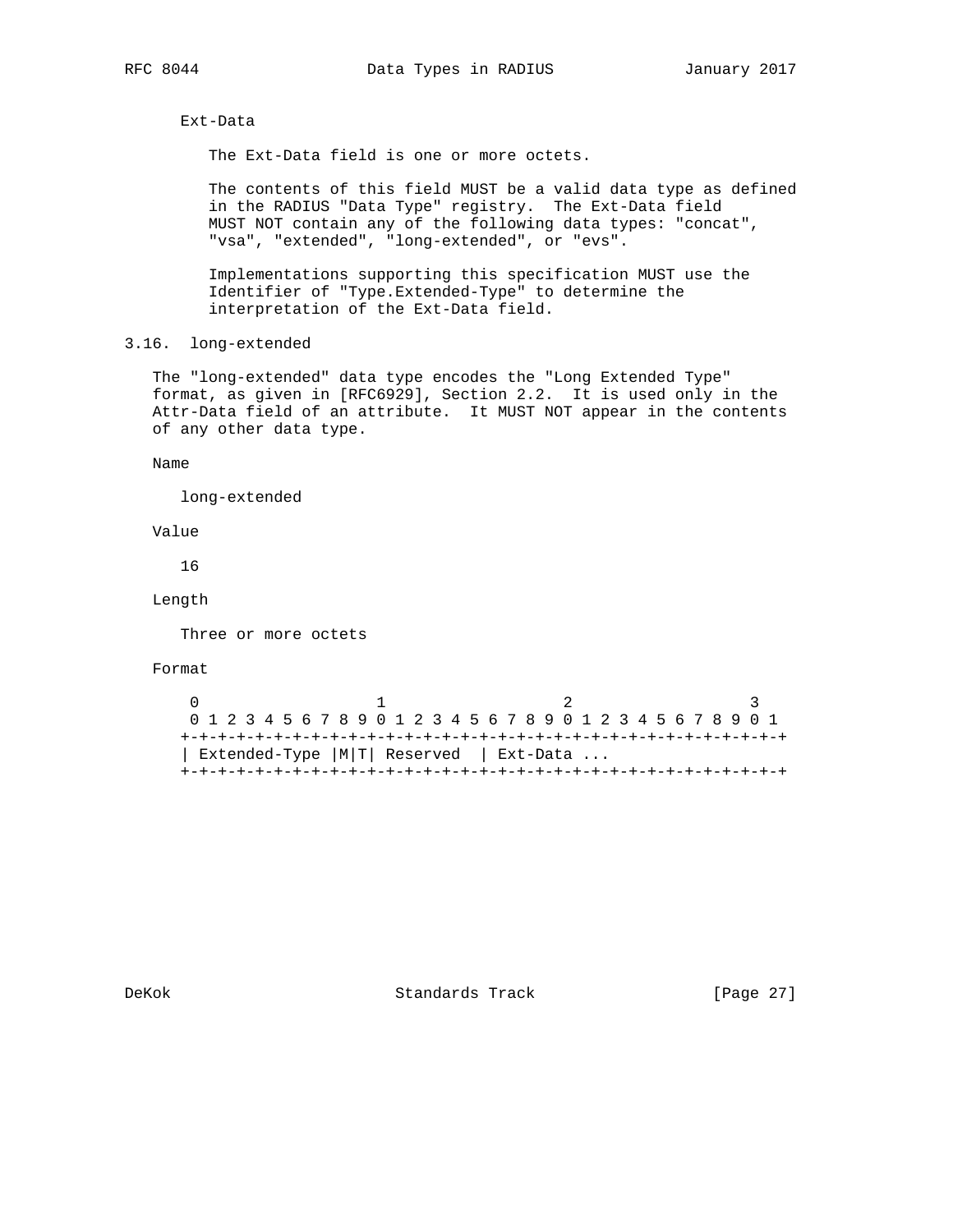Subfields

Extended-Type

 This field is identical to the Extended-Type field defined above in Section 3.15.

M (More)

 The More field (M flag) is one (1) bit in length and indicates whether or not the current attribute contains "more" than 251 octets of data. The More field MUST be clear (0) if the Length field has a value less than 255. The More field MAY be set (1) if the Length field has a value of 255.

 If the More field is set (1), it indicates that the Ext-Data field has been fragmented across multiple RADIUS attributes.

 When the More field is set (1), the Attribute MUST have a Length field value of 255; there MUST be an attribute following this one; and the next attribute MUST have both the same Type and Extended-Type. That is, multiple fragments of the same value MUST be in order and MUST be consecutive attributes in the packet, and the last attribute in a packet MUST NOT have the More field set (1).

 That is, a packet containing a fragmented attribute needs to contain all fragments of the attribute, and those fragments need to be contiguous in the packet. RADIUS does not support inter-packet fragmentation, which means that fragmenting an attribute across multiple packets is impossible.

 If a client or server receives an attribute fragment with the More field set (1), but for which no subsequent fragment can be found, then the fragmented attribute is considered to be an invalid attribute and is handled as per [RFC6929], Section 2.8.

T (Truncation)

 This field is one bit in size and is called "T" for Truncation. It indicates that the attribute is intentionally truncated in this chunk and is to be continued in the next chunk of the sequence. The combination of the M flag and the T flag indicates that the attribute is fragmented (M flag) but that all of the fragments are not available in this chunk (T flag). Proxies implementing [RFC6929] will see these attributes as

DeKok **Standards Track** [Page 28]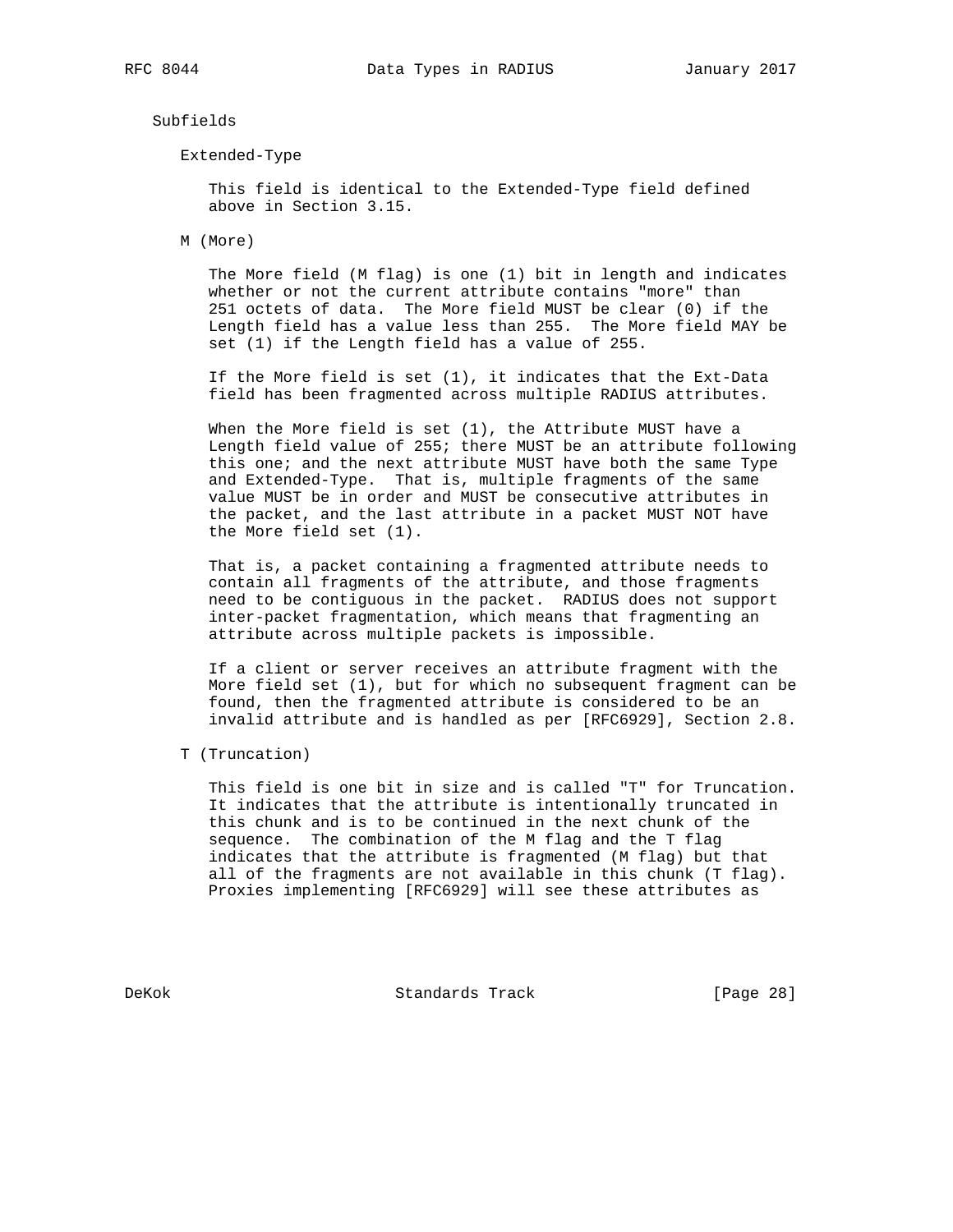invalid (they will not be able to reconstruct them), but they will still forward them, as Section 5.2 of [RFC6929] indicates that they SHOULD forward unknown attributes anyway.

 Please see [RFC7499] for further discussion of the uses of this flag.

#### Reserved

 This field is six bits long and is reserved for future use. Implementations MUST set it to zero (0) when encoding an attribute for sending in a packet. The contents SHOULD be ignored on reception.

 Future specifications may define one or more additional meanings for this field. Implementations therefore MUST NOT treat this field as invalid if it is non-zero.

#### Ext-Data

The Ext-Data field is one or more octets.

 The contents of this field MUST be a valid data type as defined in the RADIUS "Data Type" registry. The Ext-Data field MUST NOT contain any of the following data types: "concat", "vsa", "extended", "long-extended", or "evs".

 Implementations supporting this specification MUST use the Identifier of "Type.Extended-Type" to determine the interpretation of the Ext-Data field.

 The length of the data MUST be taken as the sum of the lengths of the fragments (i.e., Ext-Data fields) from which it is constructed. Any interpretation of the resulting data MUST occur after the fragments have been reassembled. If the reassembled data does not match the expected format, each fragment MUST be treated as an invalid attribute, and the reassembled data MUST be discarded.

 We note that the maximum size of a fragmented attribute is limited only by the RADIUS packet length limitation. Implementations MUST be able to handle the case where one fragmented attribute completely fills the packet.

DeKok Standards Track [Page 29]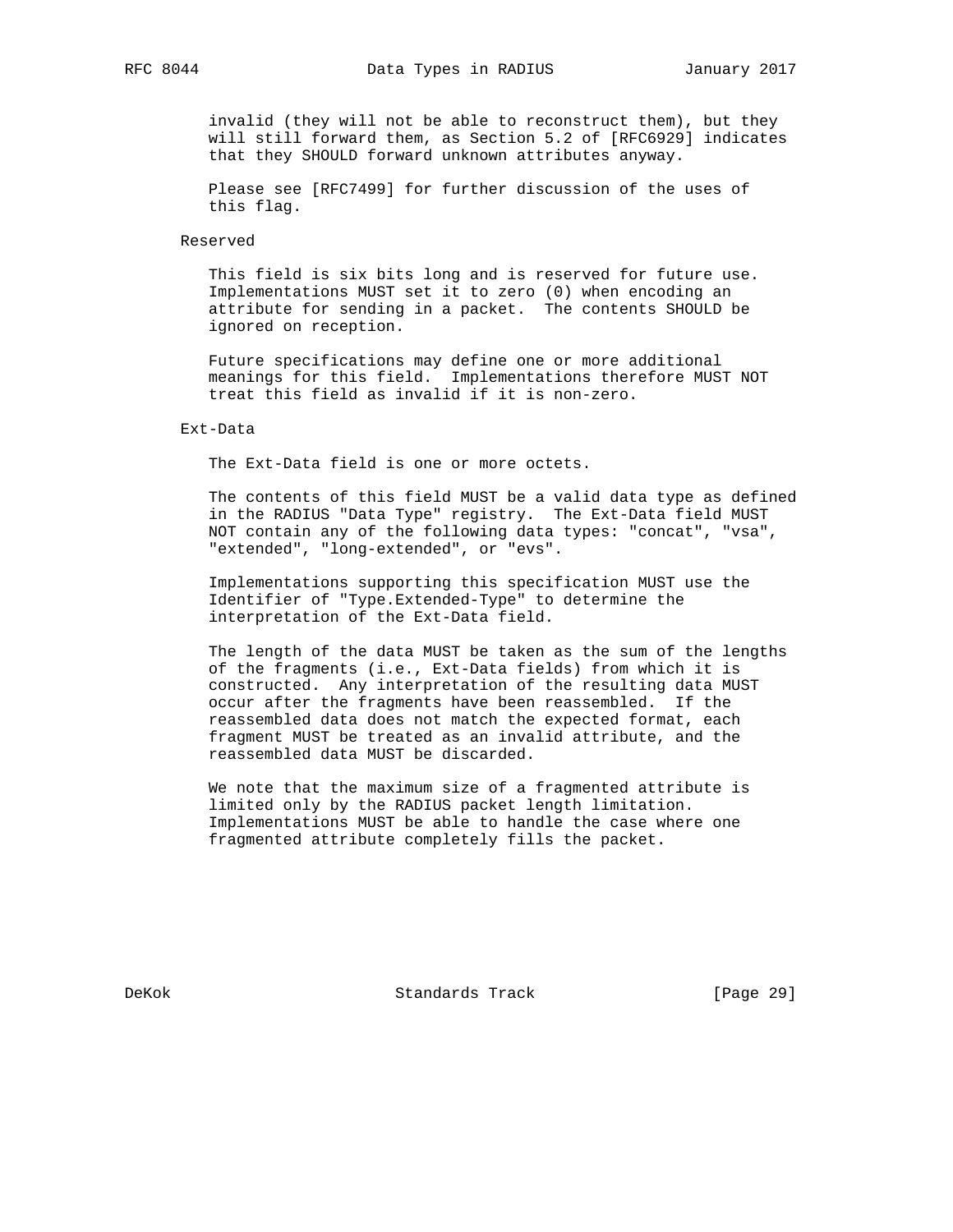3.17. evs

 The "evs" data type encodes an Extended-Vendor-Specific Attribute, as given in [RFC6929], Section 2.4. The "evs" data type is used solely to extend the vendor-specific space. It MAY appear inside of an "extended" data type or a "long-extended" data type. It MUST NOT appear in the contents of any other data type.

 Where an implementation determines that an attribute of data type "evs" contains data that does not match the expected format, it SHOULD treat that attribute as being an invalid attribute.

Name

evs

Value

17

Length

Six or more octets

Format

|  |  |  | 0 1 2 3 4 5 6 7 8 9 0 1 2 3 4 5 6 7 8 9 0 1 2 3 4 5 6 7 8 9 0 1 |  |  |  |            |  |  |           |  |  |  |  |  |  |  |
|--|--|--|-----------------------------------------------------------------|--|--|--|------------|--|--|-----------|--|--|--|--|--|--|--|
|  |  |  |                                                                 |  |  |  |            |  |  |           |  |  |  |  |  |  |  |
|  |  |  |                                                                 |  |  |  |            |  |  | Vendor-Id |  |  |  |  |  |  |  |
|  |  |  |                                                                 |  |  |  |            |  |  |           |  |  |  |  |  |  |  |
|  |  |  | Vendor-Type                                                     |  |  |  | $EVS-Data$ |  |  |           |  |  |  |  |  |  |  |
|  |  |  |                                                                 |  |  |  |            |  |  |           |  |  |  |  |  |  |  |

Subfields

Vendor-Id

 The 4 octets are the Network Management Private Enterprise Code [PEN] of the vendor in network byte order.

Vendor-Type

 The Vendor-Type field is one octet. Values are assigned at the sole discretion of the vendor.

DeKok Standards Track [Page 30]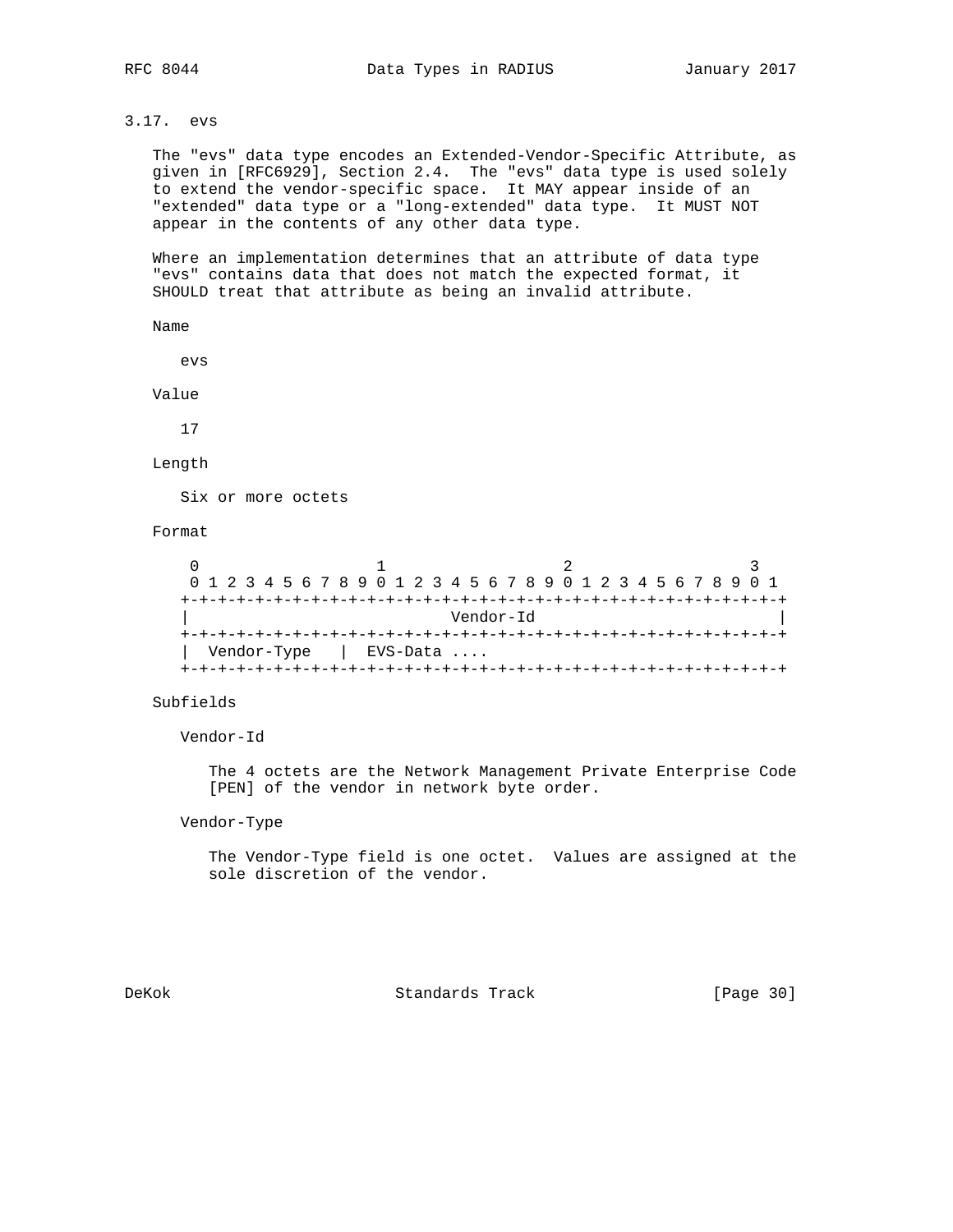EVS-Data

 The EVS-Data field is one or more octets. It SHOULD encapsulate a previously defined RADIUS data type. Non-standard data types SHOULD NOT be used. We note that the EVS-Data field may be of data type "tlv".

 The actual format of the information is site specific or application specific, and a robust implementation SHOULD support the field as undistinguished octets. We recognize that vendors have complete control over the contents and format of the Ext-Data field; at the same time, we recommend that good practices be followed.

 Further codification of the range of allowed usage of this field is outside the scope of this specification.

4. Updated Registries

 This section defines a new IANA registry for RADIUS data types and then updates the existing "RADIUS Attribute Types" registry to use the data types from the new registry.

4.1. New "Data Type" Registry

 This section defines a new registry located under "RADIUS Types", called "Data Type". The registration procedures for the "Data Type" registry are "Standards Action" [RFC5226].

The "Data Type" registry contains three columns of data, as follows.

Value

 The number of the data type. The Value field is an artifact of the registry and has no on-the-wire meaning.

## Description

 The name of the data type. This field is used only for the registry and has no on-the-wire meaning.

## Reference

The specification where the data type was defined.

DeKok Standards Track [Page 31]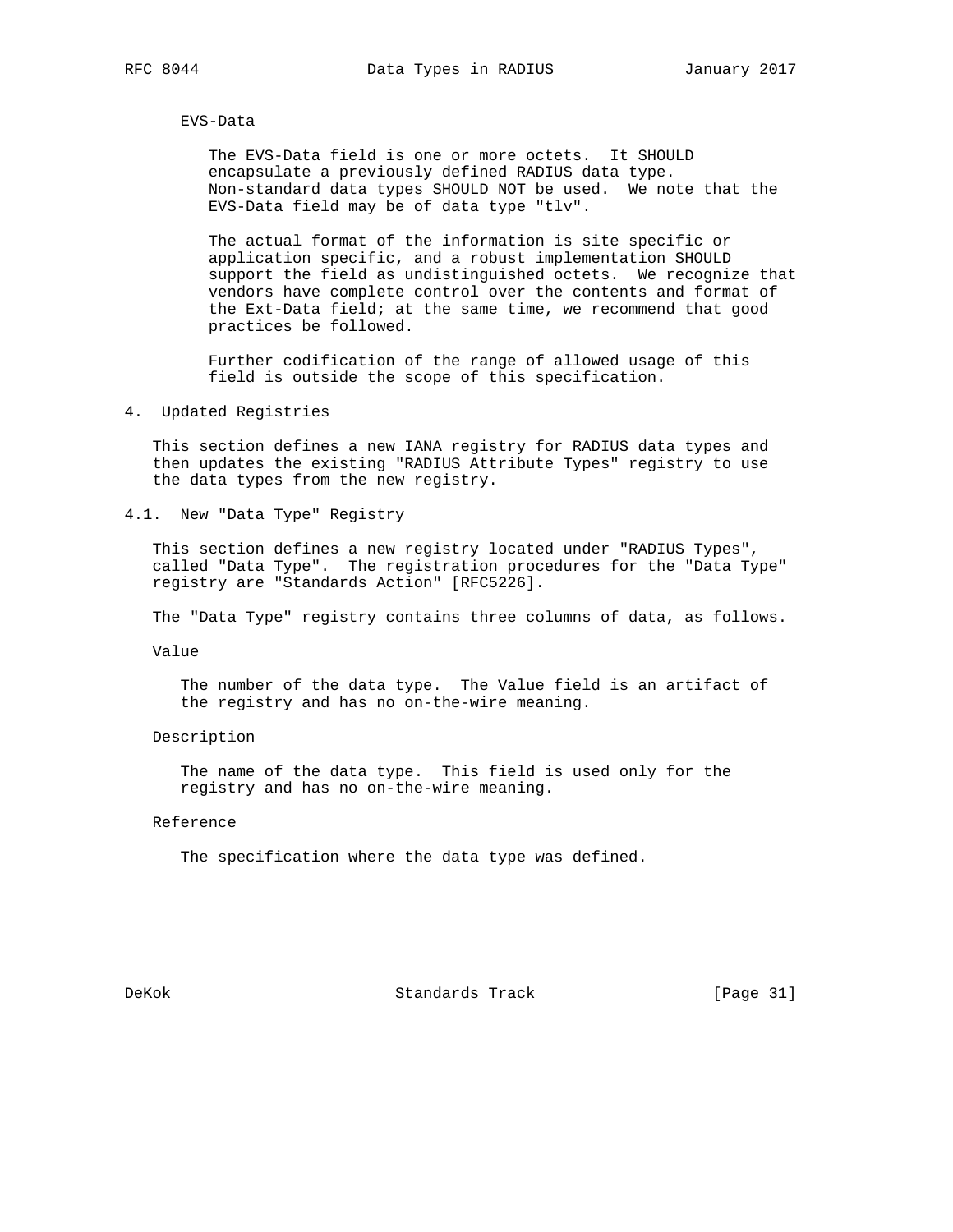The initial contents of the registry are as follows.

| Value | Description   | Reference           |     |      |
|-------|---------------|---------------------|-----|------|
|       |               |                     |     |      |
| 1     | integer       | [RFC2865], RFC 8044 |     |      |
| 2     | enum          | [RFC2865], RFC 8044 |     |      |
| 3     | time          | [RFC2865], RFC 8044 |     |      |
| 4     | text          | [RFC2865], RFC 8044 |     |      |
| 5     | string        | [RFC2865], RFC 8044 |     |      |
| 6     | concat        | RFC 8044            |     |      |
| 7     | ifid          | [RFC3162], RFC 8044 |     |      |
| 8     | ipv4addr      | [RFC2865], RFC      |     | 8044 |
| 9     | ipv6addr      | [RFC3162],          | RFC | 8044 |
| 10    | ipv6prefix    | [RFC3162],          | RFC | 8044 |
| 11    | ipv4prefix    | $[RFC6572]$ ,       | RFC | 8044 |
| 12    | integer64     | $[RFC6929]$ ,       | RFC | 8044 |
| 13    | tlv           | [RFC6929],          | RFC | 8044 |
| 14    | vsa           | $[RTC2865]$ ,       | RFC | 8044 |
| 15    | extended      | [RFC6929], RFC      |     | 8044 |
| 16    | long-extended | $[RFC6929]$ , RFC   |     | 8044 |
| 17    | evs           | [RFC6929],          | RFC | 8044 |

4.2. Updates to the "RADIUS Attribute Types" Registry

 This section updates the "RADIUS Attribute Types" registry to have a new column, which is inserted between the existing "Description" and "Reference" columns. The new column is named "Data Type". The contents of that column are the name of a data type, corresponding to the attribute in that row, or blank if the Attribute Type is unassigned. The name of the data type is taken from the RADIUS "Data Type" registry, as defined above.

 The existing registration requirements for the "RADIUS Attribute Types" registry are otherwise unchanged.

5. Security Considerations

 This specification is concerned solely with updates to IANA registries. As such, there are no security considerations with the document itself.

 However, the use of inconsistent names and poorly defined entities in a protocol is problematic. Inconsistencies in specifications can lead to security and interoperability problems in implementations. Further, having one canonical source for the definition of data types means that an implementor has fewer specifications to read. The implementation work is therefore simpler and more likely to be correct.

DeKok Standards Track [Page 32]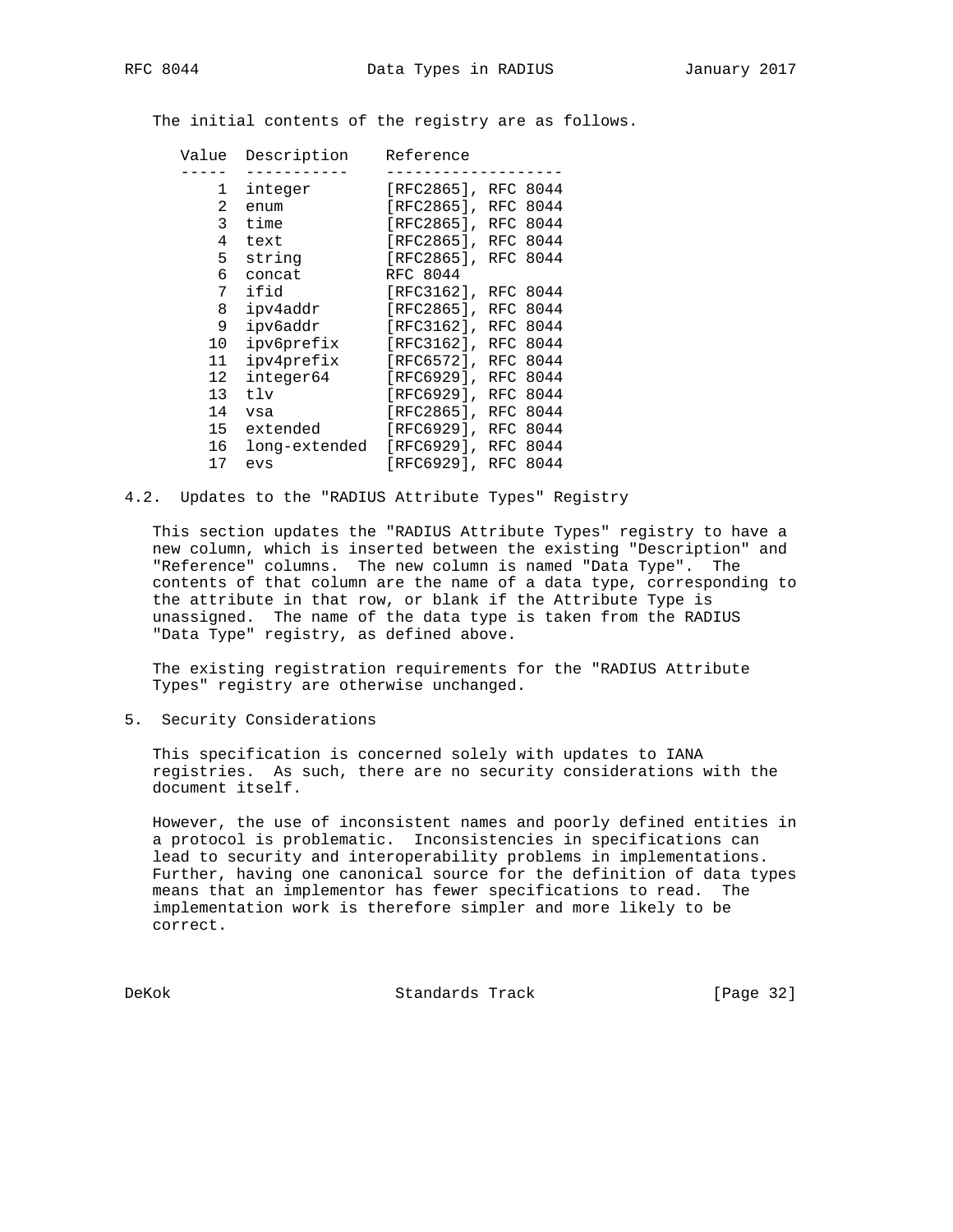The goal of this specification is to reduce ambiguities in the RADIUS protocol, which we believe will lead to more robust and more secure implementations.

6. IANA Considerations

IANA has created one new registry, as described in Section 4.1.

 IANA has updated the "RADIUS Attribute Types" registry, as described in Section 4.2.

 IANA requires that all allocation requests in the "RADIUS Attribute Types" registry contain a Data Type field, which is required to contain one of the "Data Type" names contained in the RADIUS "Data Type" registry.

 IANA requires that updates to the RADIUS "Data Type" registry contain the following fields, with the associated instructions:

- \* Value. IANA is instructed to assign the next unused integer in sequence to new data type definitions.
- \* Name. IANA is instructed to require that this name be unique in the registry.
- \* Reference. IANA is instructed to update this field with a reference to the document that defines the data type.
- 7. References
- 7.1. Normative References
	- [RFC2119] Bradner, S., "Key words for use in RFCs to Indicate Requirement Levels", BCP 14, RFC 2119, DOI 10.17487/RFC2119, March 1997, <http://www.rfc-editor.org/info/rfc2119>.
	- [RFC2865] Rigney, C., Willens, S., Rubens, A., and W. Simpson, "Remote Authentication Dial In User Service (RADIUS)", RFC 2865, DOI 10.17487/RFC2865, June 2000, <http://www.rfc-editor.org/info/rfc2865>.
	- [RFC3162] Aboba, B., Zorn, G., and D. Mitton, "RADIUS and IPv6", RFC 3162, DOI 10.17487/RFC3162, August 2001, <http://www.rfc-editor.org/info/rfc3162>.

DeKok **Standards Track** [Page 33]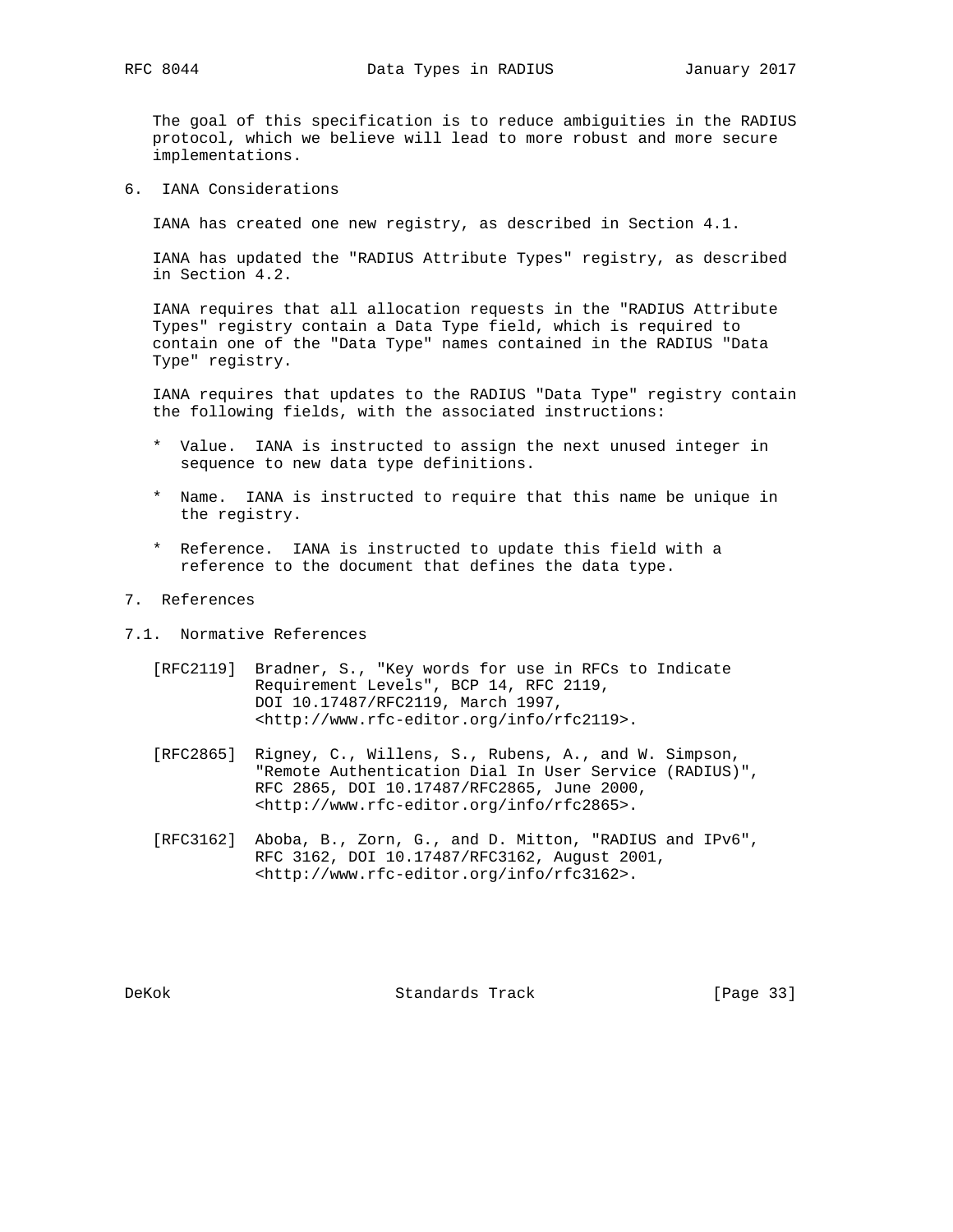- [RFC3629] Yergeau, F., "UTF-8, a transformation format of ISO 10646", STD 63, RFC 3629, DOI 10.17487/RFC3629, November 2003, <http://www.rfc-editor.org/info/rfc3629>.
- [RFC4072] Eronen, P., Ed., Hiller, T., and G. Zorn, "Diameter Extensible Authentication Protocol (EAP) Application", RFC 4072, DOI 10.17487/RFC4072, August 2005, <http://www.rfc-editor.org/info/rfc4072>.
- [RFC5234] Crocker, D., Ed., and P. Overell, "Augmented BNF for Syntax Specifications: ABNF", STD 68, RFC 5234, DOI 10.17487/RFC5234, January 2008, <http://www.rfc-editor.org/info/rfc5234>.
- [RFC6158] DeKok, A., Ed., and G. Weber, "RADIUS Design Guidelines", BCP 158, RFC 6158, DOI 10.17487/RFC6158, March 2011, <http://www.rfc-editor.org/info/rfc6158>.
- [RFC6572] Xia, F., Sarikaya, B., Korhonen, J., Ed., Gundavelli, S., and D. Damic, "RADIUS Support for Proxy Mobile IPv6", RFC 6572, DOI 10.17487/RFC6572, June 2012, <http://www.rfc-editor.org/info/rfc6572>.
- [RFC7499] Perez-Mendez, A., Ed., Marin-Lopez, R., Pereniguez-Garcia, F., Lopez-Millan, G., Lopez, D., and A. DeKok, "Support of Fragmentation of RADIUS Packets", RFC 7499, DOI 10.17487/RFC7499, April 2015, <http://www.rfc-editor.org/info/rfc7499>.
- 7.2. Informative References
	- [PEN] IANA, "PRIVATE ENTERPRISE NUMBERS", <http://www.iana.org/assignments/enterprise-numbers/>.
	- [RFC2868] Zorn, G., Leifer, D., Rubens, A., Shriver, J., Holdrege, M., and I. Goyret, "RADIUS Attributes for Tunnel Protocol Support", RFC 2868, DOI 10.17487/RFC2868, June 2000, <http://www.rfc-editor.org/info/rfc2868>.
	- [RFC2869] Rigney, C., Willats, W., and P. Calhoun, "RADIUS Extensions", RFC 2869, DOI 10.17487/RFC2869, June 2000, <http://www.rfc-editor.org/info/rfc2869>.
	- [RFC5226] Narten, T. and H. Alvestrand, "Guidelines for Writing an IANA Considerations Section in RFCs", BCP 26, RFC 5226, DOI 10.17487/RFC5226, May 2008, <http://www.rfc-editor.org/info/rfc5226>.

DeKok Standards Track [Page 34]